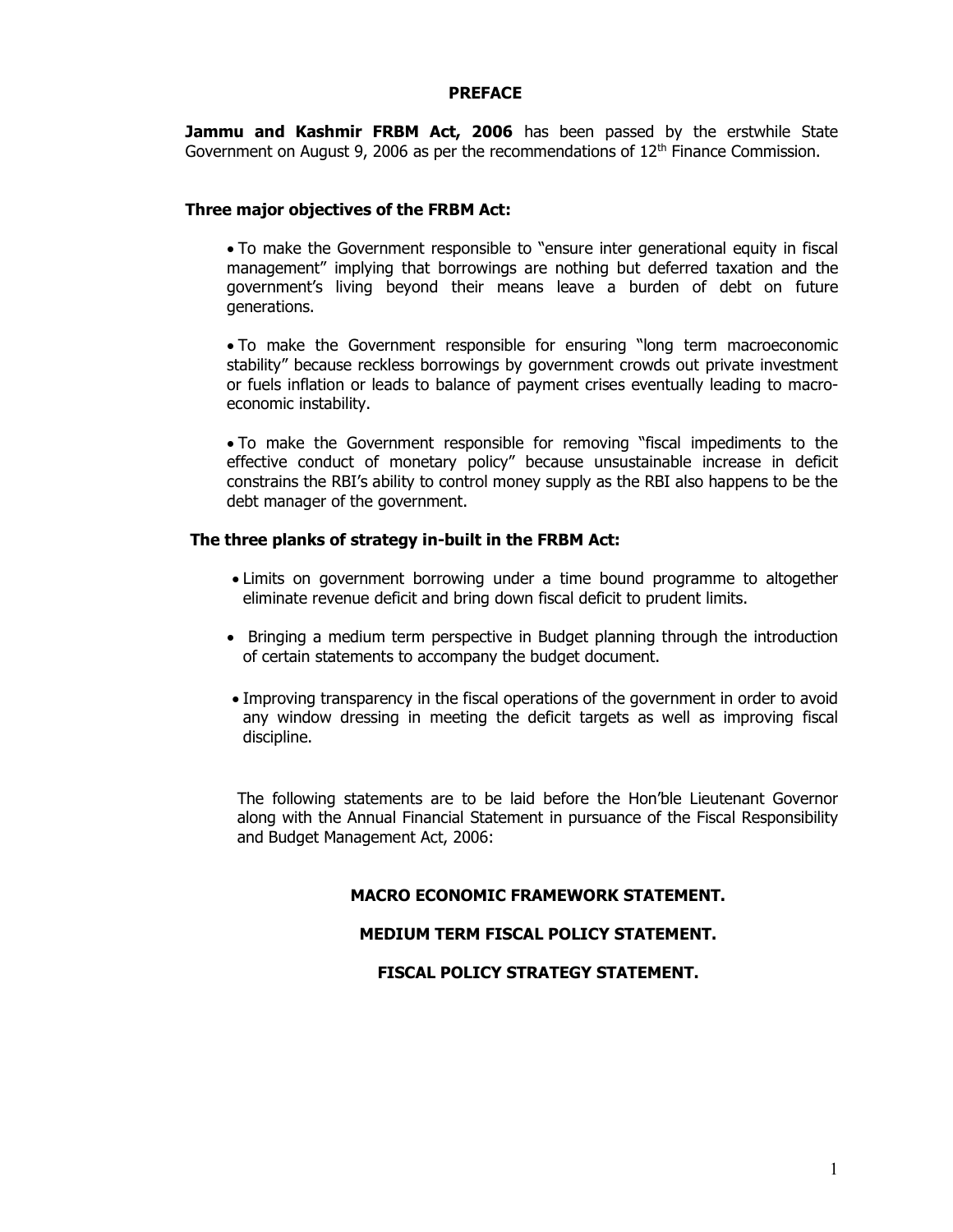#### FORM I MACRO ECONOMIC FRAMEWORK STATEMENT

#### Overview of State Economy

Gross State Domestic Product (GSDP)

 For the current financial year (2020-21) the Gross State Domestic Product (GSDP) of UT of Jammu & Kashmir at current prices was estimated to be at ₹ 2,01,054 crore as against last financial year Gross State Domestic Product (GSDP) at current (Base Year 2011-12) prices estimated at ₹ 1,79,866 crore showing 11.78 per cent growth and in RE, 2020-21 GSDP is estimated to be at ₹ 1,87,060 crore showing 4 percent growth. The GSDP for the year 2018-19 of the erstwhile State of Jammu and Kashmir was estimated (at constant 2011-12 prices) at  $\bar{\tau}$  1,58,688 crore. Thus the financial year 2019-20 registered an increase of ₹ 13.35 per cent in GSDP growth over the year 2018-19.

These figures of GSDP form the basis for the purpose of fixing the market borrowing ceiling viz-a-viz fiscal parameters in accordance with FRBM Act.

#### Overview of Finances of Jammu & Kashmir

#### Own Resources:

#### TAX PERFORMANCE

The tax performance of the Jammu & Kashmir is provided as under;-

(Rs in crore)

| S.<br>No. | Source<br>оf<br>Revenue | 1988-<br>89 | 1998-99<br>(10 year<br>growth) | 2008-<br>09<br>10 year<br>growth) | $2014 -$<br>15<br>(06 year<br>growth) | $2016 -$<br>17 | $2017 -$<br>18 | 2018-<br>19 | 2019-<br>20 |
|-----------|-------------------------|-------------|--------------------------------|-----------------------------------|---------------------------------------|----------------|----------------|-------------|-------------|
| ı.        | Гах<br>Revenue          | 138         | 437                            | 2683                              | 6334                                  | 7819           | 9536           | 9826        | 9467        |
| 2.        | Tax<br>Non<br>Revenue   | 100         | 283                            | 837                               | 1978                                  | 4072           | 4362           | 4188        | 4260        |

#### NON-TAX PERFORMANCE

The position with regard to non-tax receipts is as under:-

|                       |               | (Rs in crore) |
|-----------------------|---------------|---------------|
| Year                  | <b>Target</b> | Achievement   |
| 2008-09               | 1127          | 837           |
| 2009-10               | 1294          | 955           |
| 2010-11               | 1475          | 1093          |
| 2011-12               | 1851          | 2002          |
| 2012-13               | 2765          | 2160          |
| 2013-14               | 3321          | 2870          |
| 2014-15               | 3561          | 1978          |
| 2015-16               | 3455          | 3913          |
| 2016-17               | 4024          | 4072          |
| 2017-18               | 5389          | 4362          |
| 2018-19               | 4188          | 4188          |
| 2019-20 (Pre-Actuals) | 3432          | 4260          |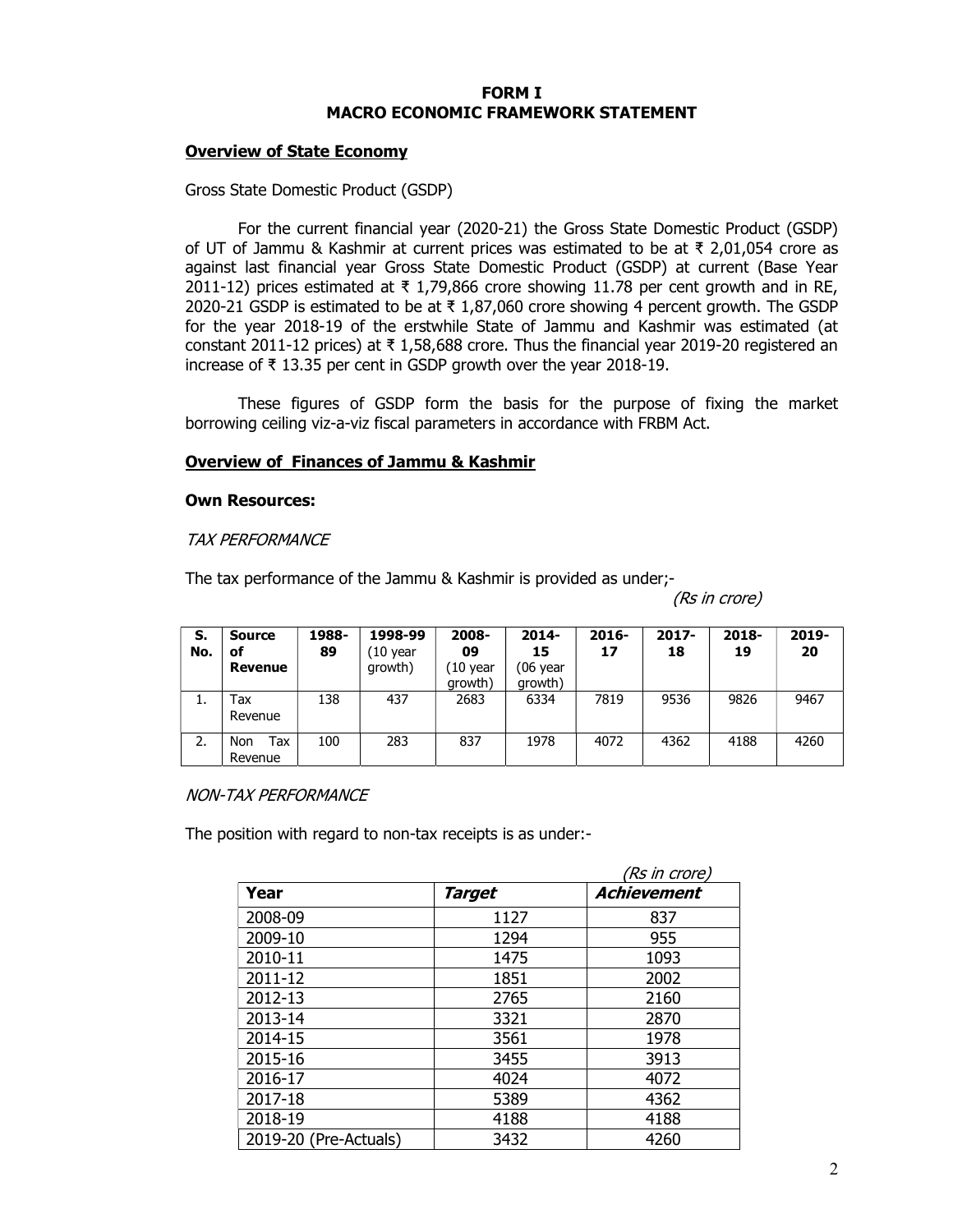# F-1 (Contd.)

## Macroeconomic Framework Statement Economic Performance at a Glance

## Table 1

## Trends in Select Macroeconomic and Fiscal Indicators

|                |                                                         | <b>Absolute Value</b>                |                 |                                           | <b>Percentage Changes</b> |  |
|----------------|---------------------------------------------------------|--------------------------------------|-----------------|-------------------------------------------|---------------------------|--|
|                |                                                         | <b>April - Reporting Period</b>      | (Rs in crore)   | <b>April - Reporting</b><br><b>Period</b> |                           |  |
|                |                                                         | 2019-20<br>(Pre-<br><b>Actuals</b> ) | 2020-21<br>(RE) | 2019-20<br>(Pre-<br><b>Actuals</b> )      | 2020-21<br>(RE)           |  |
| 1              | $\overline{2}$                                          | 3                                    | 4               | 5                                         | 6                         |  |
|                | <b>Real Sector</b>                                      |                                      |                 |                                           |                           |  |
| $\mathbf{1}$   | <b>GSDP at factor cost</b>                              | 1,79,866                             | 1,87,060        | 7.57                                      | 4.00                      |  |
| $\overline{2}$ | <b>Agriculture Production</b><br>(at current price)     |                                      |                 |                                           |                           |  |
| 3              | <b>Industrial Production</b><br>(at current price)      |                                      |                 |                                           |                           |  |
| $\overline{4}$ | <b>Tertiary Sector Production</b><br>(at current price) |                                      |                 |                                           |                           |  |
|                | <b>Government Finances</b>                              |                                      |                 |                                           |                           |  |
| 1              | Revenue Receipts (2+3+4)                                | 52618                                | 75903           | 3.03                                      | 44.25                     |  |
| $\overline{2}$ | Tax Revenue $(2.1+2.2)$                                 | 16269                                | 10837           | $-31.69$                                  | $-33.39$                  |  |
| 2.1            | Own Tax Revenue                                         | 9467                                 | 10837           | $-3.65$                                   | 14.47                     |  |
| 2.2            | State's Share in Central Taxes                          | 6802                                 | 0               | $-51.38$                                  | $-100.00$                 |  |
| $\mathbf{3}$   | Non Tax Revenue (3.1+3.2)                               | 36350                                | 61466           | 33.38                                     | 69.09                     |  |
| 3.1            | State's Own Non Tax Revenue                             | 4260                                 | 6193            | 1.72                                      | 45.38                     |  |
| 3.2            | <b>Central Transfers</b>                                | 32090                                | 55273           | 39.13                                     | 72.24                     |  |
| 4              | Additional<br>Resource<br>Mobilization(ARM)             | 0.00                                 | 3600            | <b>NA</b>                                 | <b>NA</b>                 |  |
| 5              | Capital Receipts $(5+6+7)^*$                            | 12411                                | 16438           | $-22.13$                                  | 32.45                     |  |
| b              | from<br>Recovery<br>Loans<br>and<br>Advances            | 4                                    | 5               | 0.00                                      | 25.00                     |  |
| $\overline{7}$ | Other<br>Receipts/Non<br>Debt<br>Creating               |                                      | 723             | <b>NA</b>                                 | <b>NA</b>                 |  |
| 8              | Borrowings and Other Liabilities                        | 12407                                | 15710           | $-5.76$                                   | 26.62                     |  |
| 9              | Total Receipts (1+4)                                    | 65029                                | 92341           | $-2.95$                                   | 42.00                     |  |
| 10             | <b>Total Expenditure</b>                                | 65029                                | 92341           | $-2.95$                                   | 42.00                     |  |
| 11             | Revenue Account of which                                | 52964                                | 62486           | $-5.24$                                   | 17.98                     |  |
| 12             | (a) Interest Payments                                   | 5926                                 | 6790            | 14.56                                     | 14.58                     |  |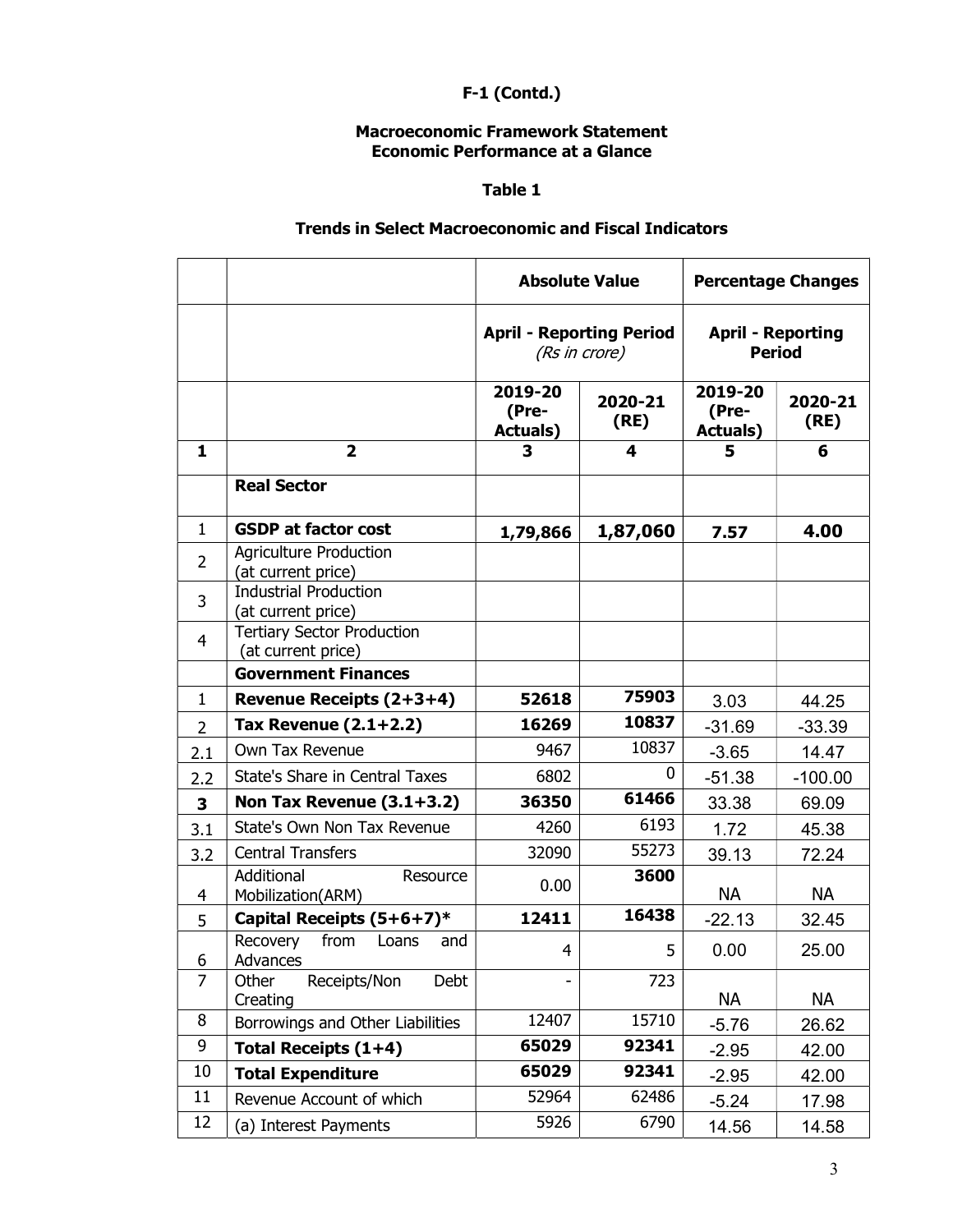|    | (b) Subsidies/                                                     | 700        |             | $-41.91$             | $-100.00$        |
|----|--------------------------------------------------------------------|------------|-------------|----------------------|------------------|
|    | (c) Wages and Salaries/ Others                                     | 31179      | 28325       | $-25.76$             | $-9.15$          |
|    | (d) Pension Payments                                               | 6999       | 8641        | $-6.92$              | 23.46            |
| 13 | Capital Account(CAPEX)                                             | 12065      | 29855       | 8.57                 | 147.45           |
|    | Of which<br>Loans and Advances<br>Repayments                       | 54<br>2067 | 112<br>4258 | $-21.74$<br>$-21.47$ | 107.41<br>106.00 |
| 14 | Plan Expenditure**                                                 |            |             |                      |                  |
| 15 | Revenue Account                                                    |            |             |                      |                  |
| 16 | Capital Account                                                    |            |             |                      |                  |
| 17 | Total Expenditure (9+13)<br>including Loans and<br><b>Advances</b> | 65029      | 92341       | $-2.95$              | 42.00            |
| 18 | Revenue Expenditure (10+14)                                        | 52964      | 62486       | $-5.24$              | 17.98            |
| 19 | Capital Expenditure (12+15)                                        | 12065      | 29855       | 8.57                 | 147.45           |
| 20 | Revenue Surplus                                                    |            |             |                      |                  |
| 21 | <b>Fiscal Deficit</b>                                              | 10679      | 15710       | $-19.72$             | 47.11            |
| 22 | Primary Surplus/Deficit $(+/-)$                                    | 4753       | 8920        | $-41.53$             | 87.67            |

Notes i. Borrowings under UDAY not to be reckoned for calculation of Fiscal Indicators.

- ii. GSDP figures as adopted by Ministry of Finance, GoI, for Fiscal Indicators.
- iii. Capital receipts and disbursement are net of WMA/OD from RBI.
- iv. Average amount of WMA from RBI Rs. 168.72 crore.
- v. Average amount of OD from RBI Rs 178.86 crore.
- vi. No. of days of  $OD = 45$
- vii. Number of occasions of  $OD = 32$

(Information as on ending January 31st, 2021)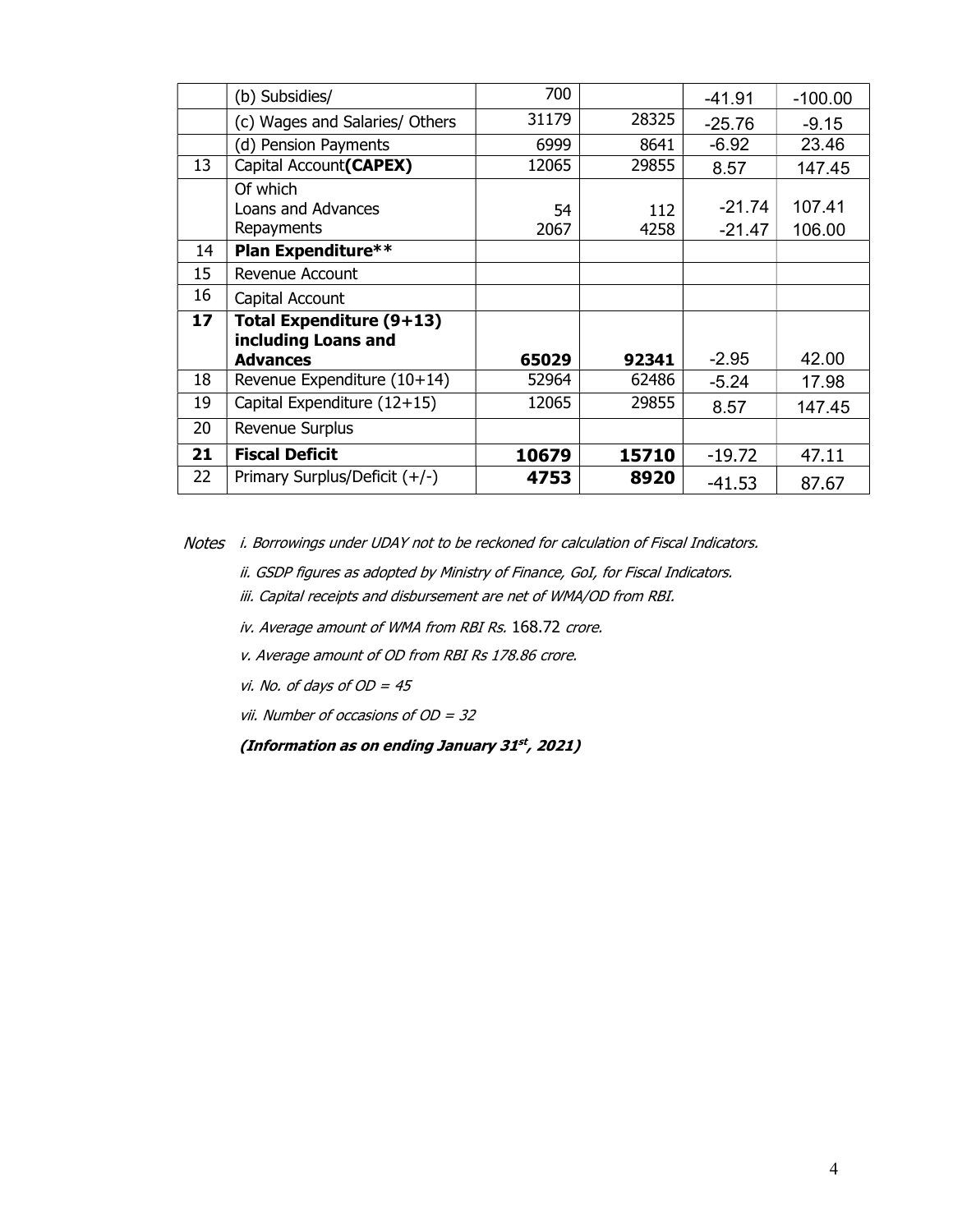### FORM F-2 (See Rule 3 & 4) Medium Term Fiscal Policy Statement

# A. Fiscal Indicators – Rolling Targets

|                                                                                                                                                                            | <b>Previous</b><br>Year<br>$(Y-2)$ Pre- | <b>Current Year</b><br>$(Y-1)$ (BE)<br>2020-21 | <b>Current Year</b><br>$(Y-1)$ (RE)<br>2020-21 | <b>Ensuing</b><br>Year (Y)<br>(BE)<br>2021-22 | <b>Targets for</b><br>next two Years |         |  |
|----------------------------------------------------------------------------------------------------------------------------------------------------------------------------|-----------------------------------------|------------------------------------------------|------------------------------------------------|-----------------------------------------------|--------------------------------------|---------|--|
|                                                                                                                                                                            | <b>Actuals</b><br>2019-20               | <b>Target</b>                                  |                                                |                                               | 2022-23                              | 2023-24 |  |
| 1.Revenue<br>Surplus/<br><b>Deficit</b><br>as<br>percentage<br>of Total Revenue<br><b>Receipts (TRR)</b><br>2. Fiscal Deficit as<br>οf<br><b>Percentage</b><br><b>GSDP</b> |                                         |                                                |                                                |                                               |                                      |         |  |
| 3.<br><b>Total</b><br><b>Outstanding</b><br><b>Liabilities as</b><br>Percentage<br>of GSDP                                                                                 |                                         |                                                |                                                |                                               |                                      |         |  |

Note;- Comparable figures not available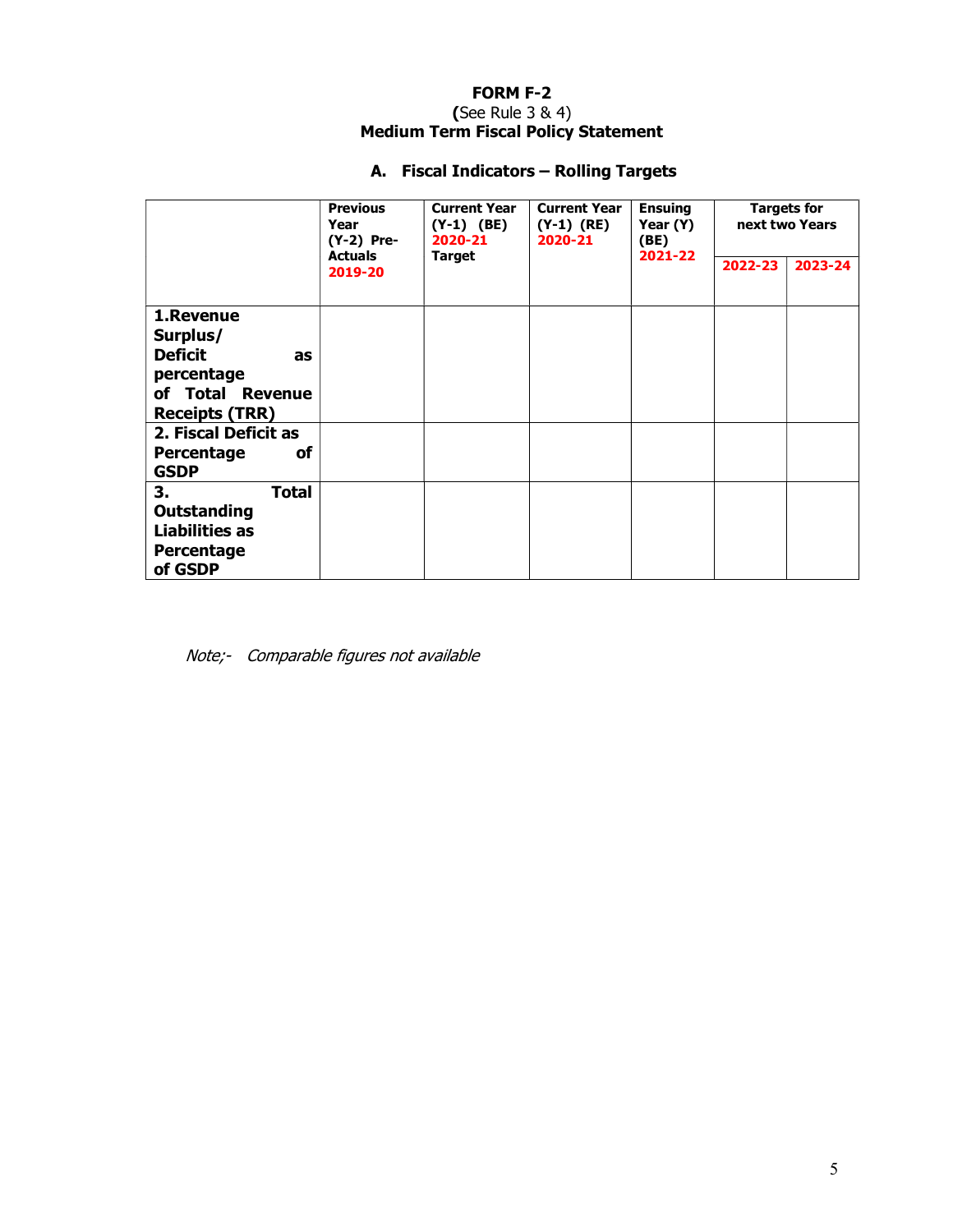|                 | FORM $D - 1$                                                                   |                                      |                 |  |  |  |  |  |  |
|-----------------|--------------------------------------------------------------------------------|--------------------------------------|-----------------|--|--|--|--|--|--|
|                 | (See Rule 7)                                                                   |                                      |                 |  |  |  |  |  |  |
|                 | <b>SELECT FISCAL INDICATORS</b>                                                |                                      |                 |  |  |  |  |  |  |
|                 |                                                                                |                                      | (In per cent)   |  |  |  |  |  |  |
| S.<br><b>No</b> | ITEM                                                                           | 2018-19<br>(Pre-<br><b>Actuals</b> ) | 2019-20<br>(RE) |  |  |  |  |  |  |
| $\mathbf{1}$    | Gross Fiscal Deficit as % age of GSDP                                          |                                      |                 |  |  |  |  |  |  |
| $\overline{2}$  | Revenue Surplus as %age of Gross Fiscal Deficit                                |                                      |                 |  |  |  |  |  |  |
| 3               | Revenue Surplus as % age of GSDP                                               |                                      |                 |  |  |  |  |  |  |
| $\overline{4}$  | Revenue Surplus as % age of TRR                                                |                                      |                 |  |  |  |  |  |  |
| 5               | Total Liabilities - GSDP Ratio (%)                                             |                                      |                 |  |  |  |  |  |  |
| 6               | Total Liabilities - Total Revenue Receipts (%)                                 |                                      |                 |  |  |  |  |  |  |
| $\overline{7}$  | Total Liabilities - State's Own Revenue Receipts (%)                           |                                      |                 |  |  |  |  |  |  |
| 8               | State's Own Revenue Receipts to Revenue Expenditure<br>(%)                     |                                      |                 |  |  |  |  |  |  |
| 9               | Capital Outlay as Percentage of Gross Fiscal Deficit                           |                                      |                 |  |  |  |  |  |  |
| 10              | Interest Payments as %age of Revenue Receipts                                  |                                      |                 |  |  |  |  |  |  |
| 11              | Salary Expenditure as %age of Revenue Receipts                                 |                                      |                 |  |  |  |  |  |  |
| 12              | Pension Expenditure as %age of Revenue Receipts                                |                                      |                 |  |  |  |  |  |  |
| 13              | Non Developmental Expenditure as Percentage<br>of Aggregate Disbursements      |                                      |                 |  |  |  |  |  |  |
| 14              | Gross Transfers from Centre as percentage of Aggregate<br><b>Disbursements</b> |                                      |                 |  |  |  |  |  |  |
| 15              | Non Tax Revenue as percentage of TRR                                           |                                      |                 |  |  |  |  |  |  |

Note;- Comparable figures not available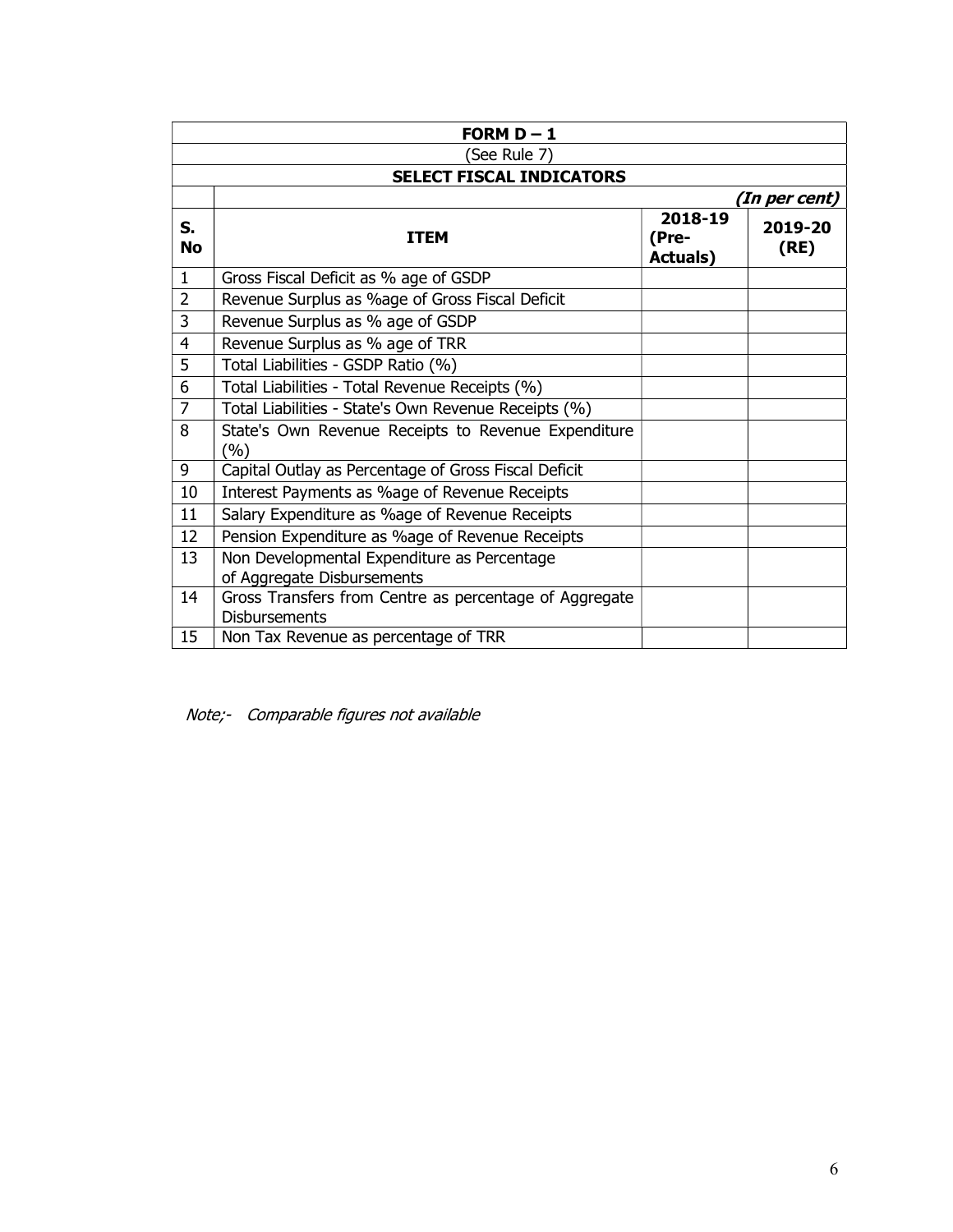### FORM D-2

(See Rule 7)

| A. Components of Jammu & Kashmir Government Liabilities |                                                |                                      |                                                              |                                      |                                          |                                     |  |  |
|---------------------------------------------------------|------------------------------------------------|--------------------------------------|--------------------------------------------------------------|--------------------------------------|------------------------------------------|-------------------------------------|--|--|
|                                                         |                                                |                                      |                                                              |                                      |                                          | (Rs in crore)                       |  |  |
| <b>Category</b>                                         | <b>Raised during the</b><br><b>Fiscal Year</b> |                                      | Repayment/<br><b>Redemption</b><br>during the Fiscal<br>Year |                                      | <b>Outstanding Amount</b><br>(End March) |                                     |  |  |
|                                                         | 2018-19<br>(Actuals)                           | 2019-20<br>(Pre-<br><b>Actuals</b> ) | 2018-19<br>(Actuals)                                         | 2019-20<br>(Pre-<br><b>Actuals</b> ) | 2018-19<br>(Actuals)                     | 2019-20<br>(Pre-<br><b>Actuals)</b> |  |  |
| Market Borrowings                                       | 6684                                           | 7869                                 | 1757                                                         | 1109                                 | 30947                                    | 34291                               |  |  |
| Loans from Centre                                       | 4                                              | 4                                    | 117                                                          | 117                                  | 1292                                     | 1237                                |  |  |
| <b>Special Securities</b><br>issued to the NSSF         | 0                                              | 0                                    | 332                                                          | 132                                  | 3502                                     | 3370                                |  |  |
| Borrowings from<br>Financial<br>Institutions/ Banks     | 402                                            | 389                                  | 425                                                          | 510                                  | 3703                                     | 3574                                |  |  |
| <b>WMA from RBI</b><br>(Net)                            | 232                                            | 455                                  | 0                                                            | $\mathbf{0}$                         | 532                                      | 692                                 |  |  |
| Small Savings,<br>Provident<br>Funds, etc. (Net)        | 5288                                           | 1961                                 | 0                                                            | $\Omega$                             | 26207                                    | 27162                               |  |  |
| Reserve Funds /<br>Deposits (Net)                       | 877                                            | 1321                                 | $\mathbf 0$                                                  | $\mathbf{0}$                         | 9340                                     | 9709                                |  |  |
| <b>Other Liabilities</b>                                | 0                                              | 0                                    | 0                                                            | $\mathbf{0}$                         | 0                                        | 0                                   |  |  |
| <b>UDAY Power</b>                                       |                                                |                                      |                                                              |                                      |                                          |                                     |  |  |
| Bonds*                                                  | 0                                              | 0                                    | 0                                                            | $\Omega$                             | 3538                                     | 3538                                |  |  |
| <b>Total</b>                                            | 13487                                          | 11999                                | 2631                                                         | 1868                                 | 79060                                    | 83573                               |  |  |

\*Borrowings under UDAY Power Bonds not to be reckoned for calculation of fiscal indicators.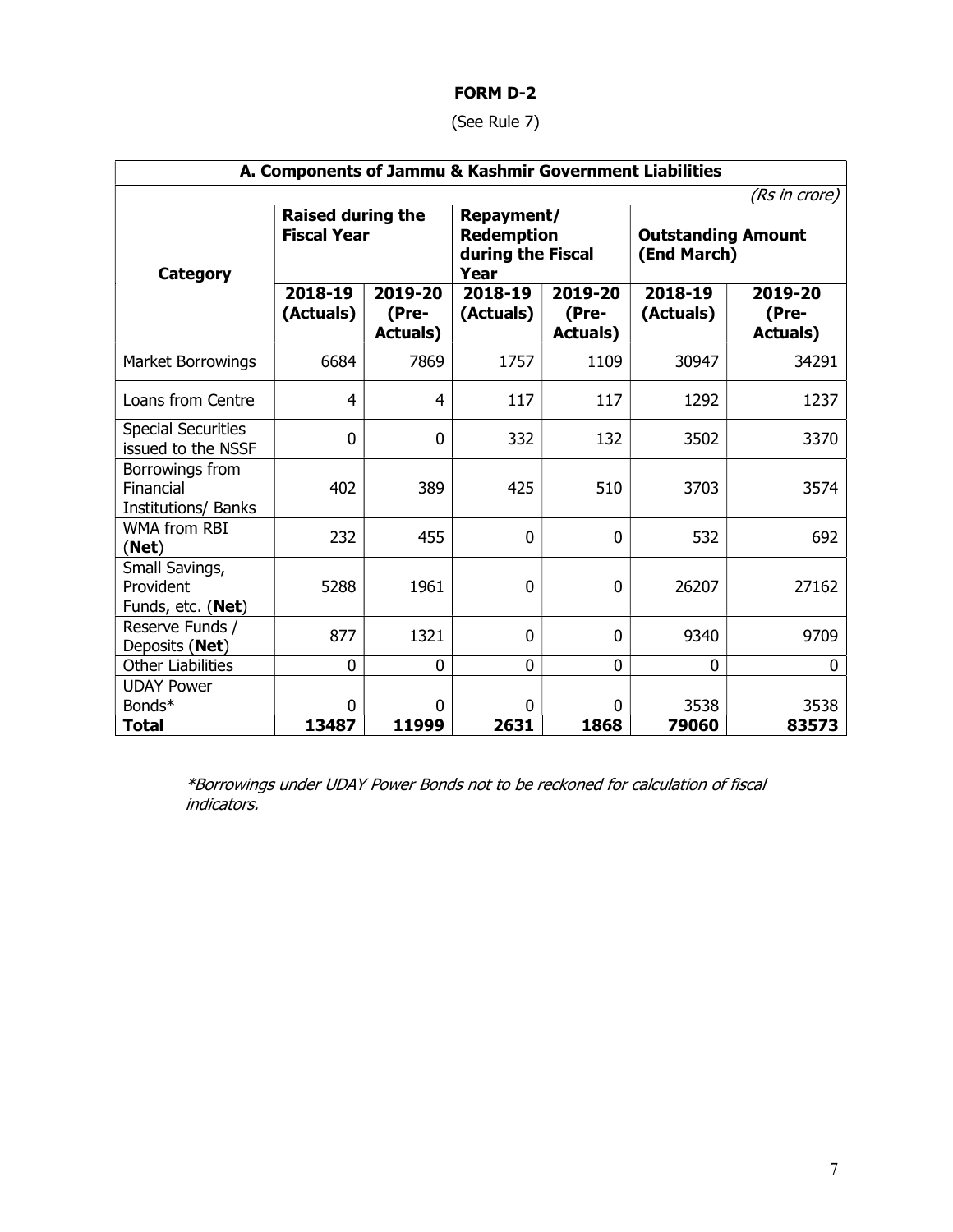### FORM D -2 (See Rule 7) B. Weighted Average Interest Rates on Jammu & Kashmir Liabilities

# (In per cent)

| Category                                                   | <b>Raised during the Fiscal</b><br>Year |                                      | <b>Outstanding Amount</b><br>(End March) |                                       |  |
|------------------------------------------------------------|-----------------------------------------|--------------------------------------|------------------------------------------|---------------------------------------|--|
|                                                            | 2018-19<br>(Actuals)                    | 2019-20<br>(Pre-<br><b>Actuals</b> ) | 2018-19<br>(Actuals)                     | 2019-20<br>(Pre -<br><b>Actuals</b> ) |  |
| Market Borrowings                                          | 8.46                                    | 7.54                                 | 8.7                                      | 8.87                                  |  |
| Loans from Centre                                          | 9.00                                    | 9.00                                 | 5.82                                     | 5.65                                  |  |
| Special Securities issued<br>to the NSSF                   | 0.00                                    | 0.00                                 | 9.79                                     | 9.81                                  |  |
| Borrowings from Financial<br><b>Institutions/ Banks</b>    | 5.13                                    | 3.90                                 | 7.05                                     | 7.40                                  |  |
| WMA/OD from RBI/<br>OD from JK Bank (ending<br>March 2012) | 6.00 to 6.50                            | $4.00 \text{ to } 6.00$              | 6.00 to 6.50                             | 4.00 to 6.00                          |  |
| Small Savings, Provident<br>Funds, etc.                    | 7.6 to 8.00                             | 7.9 to 8.0                           | 7.6 to 8.00                              | 7.9 to 8.0                            |  |
| Reserve Funds / Deposits                                   | 6.00 to 6.50                            | 4.00 to 6.00                         | 6.00 to 6.50                             | 4.00 to 6.00                          |  |
| Other Liabilities/UDAY                                     | 0.00                                    | 0.00                                 | 7.99                                     | 7.99                                  |  |
| (Weighted<br>Total<br><b>Average Interest Rate)</b>        |                                         |                                      | 6.67                                     | 7.09                                  |  |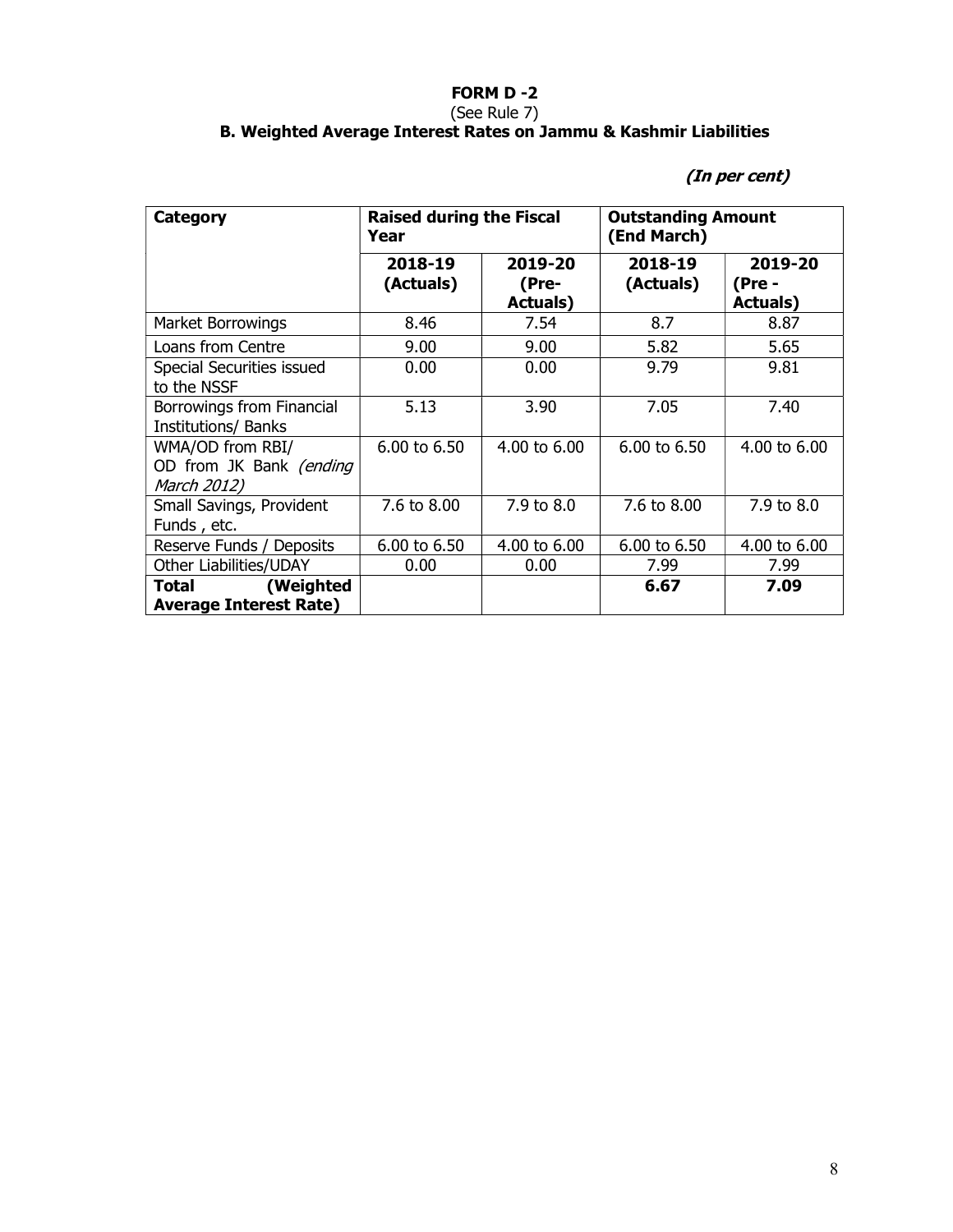### Form D-3 See Rule - 7 Consolidated Sinking Fund

(Rs in crore)

| Outsta<br>nding<br>at the<br>beginni<br>ng of<br>the<br>previou<br>s year<br>2019-<br>20) | Additio<br>ns<br>during<br>the<br>previou<br>s year<br>$(2019 -$<br>20) | With-<br>drawa<br>during<br>the<br>previo<br><b>us</b><br>Year<br>(2019<br>$-20)$ | Outstand<br>ing at<br>the end<br>οf<br>previous<br>year/beg<br>inning of<br>the<br>current<br>vear | (4)/st<br>ock of<br><b>SLR</b><br>borro<br>wings<br>(%) | Additio<br>ns<br>during<br>the<br>current<br>Year<br>$(2020 -$<br>21) | Withdra<br>wal<br>during<br>the<br>current<br>year<br>(2020-<br>21) | Outstanding<br>at the end<br>of the<br>current<br>year/<br>beginning<br>of annual<br>year<br>$(2021-22)$ | $(8)$ /<br>stock of<br><b>SLR</b><br>borrowin<br>g(%) |
|-------------------------------------------------------------------------------------------|-------------------------------------------------------------------------|-----------------------------------------------------------------------------------|----------------------------------------------------------------------------------------------------|---------------------------------------------------------|-----------------------------------------------------------------------|---------------------------------------------------------------------|----------------------------------------------------------------------------------------------------------|-------------------------------------------------------|
|                                                                                           | $\mathcal{P}$                                                           | 3                                                                                 | 4                                                                                                  | 5                                                       | 6                                                                     | 7                                                                   | 8                                                                                                        | 9                                                     |
| 316.60                                                                                    | 39.27                                                                   | 0.00                                                                              | 355.87                                                                                             | 1.04                                                    | 55.63                                                                 | 0.00                                                                | 411.50                                                                                                   | 0.91                                                  |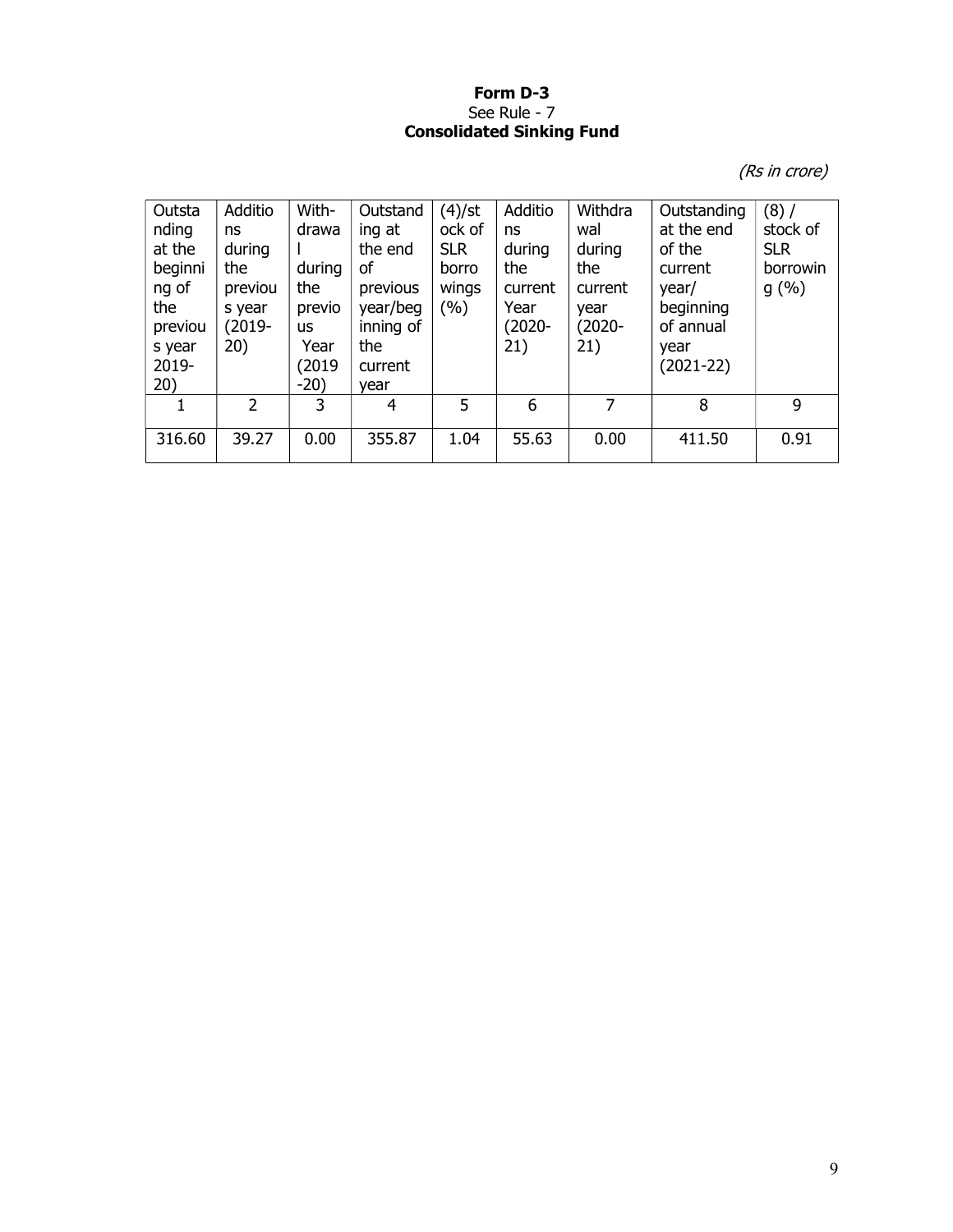## FORM D-4 Guarantees given by the Government Statement of Sector-wise Guarantees

|                                                  |                          |                                     |                             |                                           |                                           |                                     |                                      |                                       | (Rs in lakh)        |                        |  |
|--------------------------------------------------|--------------------------|-------------------------------------|-----------------------------|-------------------------------------------|-------------------------------------------|-------------------------------------|--------------------------------------|---------------------------------------|---------------------|------------------------|--|
| Sector (No. of<br><b>Guarantees within</b>       | <b>Maximum</b><br>amount | <b>Outstanding</b><br>at the        | <b>Addition</b><br>s during | <b>Deletions</b><br>(other than           | <b>Invoked during the</b><br>year 2020-21 |                                     | <b>Outstand</b><br>ing at            | Guarantee<br><b>Commission or Fee</b> |                     | <b>Other</b><br>materi |  |
| bracket)                                         | guaranteed               | beginning<br>of the year<br>2020-21 | the year<br>2020-21         | invoked<br>during the<br>year)<br>2020-21 | <b>Discharg</b><br>ed                     | <b>Not</b><br><b>Discharge</b><br>d | the end<br>of the<br>year<br>2020-21 | <b>Receivabl</b><br>e                 | <b>Receive</b><br>d | al<br>details          |  |
| (1)                                              | (2)                      | (3)                                 | (4)                         | (5)                                       | (6)                                       | (7)                                 | (8)                                  | (9)                                   | (10)                | (11)                   |  |
| Power(5)                                         | 470020                   | 470020                              | 1102500                     | $\sim$                                    | $\sim$                                    | $\sim$                              | 1572520                              | $\blacksquare$                        | $\sim$              | $\blacksquare$         |  |
| Co-operative (5)                                 | 19121<br>(Plus Interest) | 22778                               |                             | $\blacksquare$                            | $\blacksquare$                            | $\blacksquare$                      | 22778                                | $\overline{\phantom{a}}$              | $\blacksquare$      |                        |  |
| Road & Transport (1)                             |                          | $\blacksquare$                      | $\sim$                      |                                           |                                           | $\blacksquare$                      | $\sim$                               | $\blacksquare$                        | $\blacksquare$      |                        |  |
| <b>State Financial</b><br>Corporation (1)        | 700<br>(Plus Interest)   | 979                                 |                             | $\overline{\phantom{a}}$                  |                                           | $\blacksquare$                      | 979                                  | $\blacksquare$                        | $\blacksquare$      |                        |  |
| I & C Deptt.<br>(J&K Cements) (2)                | 1887                     | 1887                                | $\overline{a}$              | $\sim$                                    |                                           | $\overline{a}$                      | 1887                                 | $\blacksquare$                        |                     |                        |  |
| I & C Deptt. (EDI)                               | 7200                     | 23300                               | $\sim$                      | $\sim$                                    | $\sim$                                    | $\sim$                              | 23300                                | $\blacksquare$                        | $\blacksquare$      |                        |  |
| Social Welfare Deptt<br>(WDC) (17)               | 6021                     | 6021                                |                             | $\overline{\phantom{a}}$                  |                                           | $\blacksquare$                      | 6021                                 | $\qquad \qquad \blacksquare$          | $\overline{a}$      |                        |  |
| Social Welfare Deptt<br>(SC/ST/BC Corp.)<br>(17) | 7115                     | 7115                                |                             | $\overline{\phantom{a}}$                  |                                           | $\qquad \qquad \blacksquare$        | 7115                                 | $\qquad \qquad \blacksquare$          |                     |                        |  |
| Housing & Urban<br>Development (7)               |                          | $\blacksquare$                      | $\blacksquare$              | $\blacksquare$                            | $\sim$                                    | $\blacksquare$                      | $\sim$                               | $\blacksquare$                        | $\blacksquare$      |                        |  |
| Women's Dev. Cor.                                |                          | 3000                                |                             |                                           |                                           |                                     | 3000                                 |                                       |                     |                        |  |
| <b>Total (46)</b>                                |                          | 535100                              | 1102500                     | $\blacksquare$                            |                                           | $\blacksquare$                      | 1637600                              |                                       | $\blacksquare$      |                        |  |

Note: Figures in brackets indicate the no. of guarantees.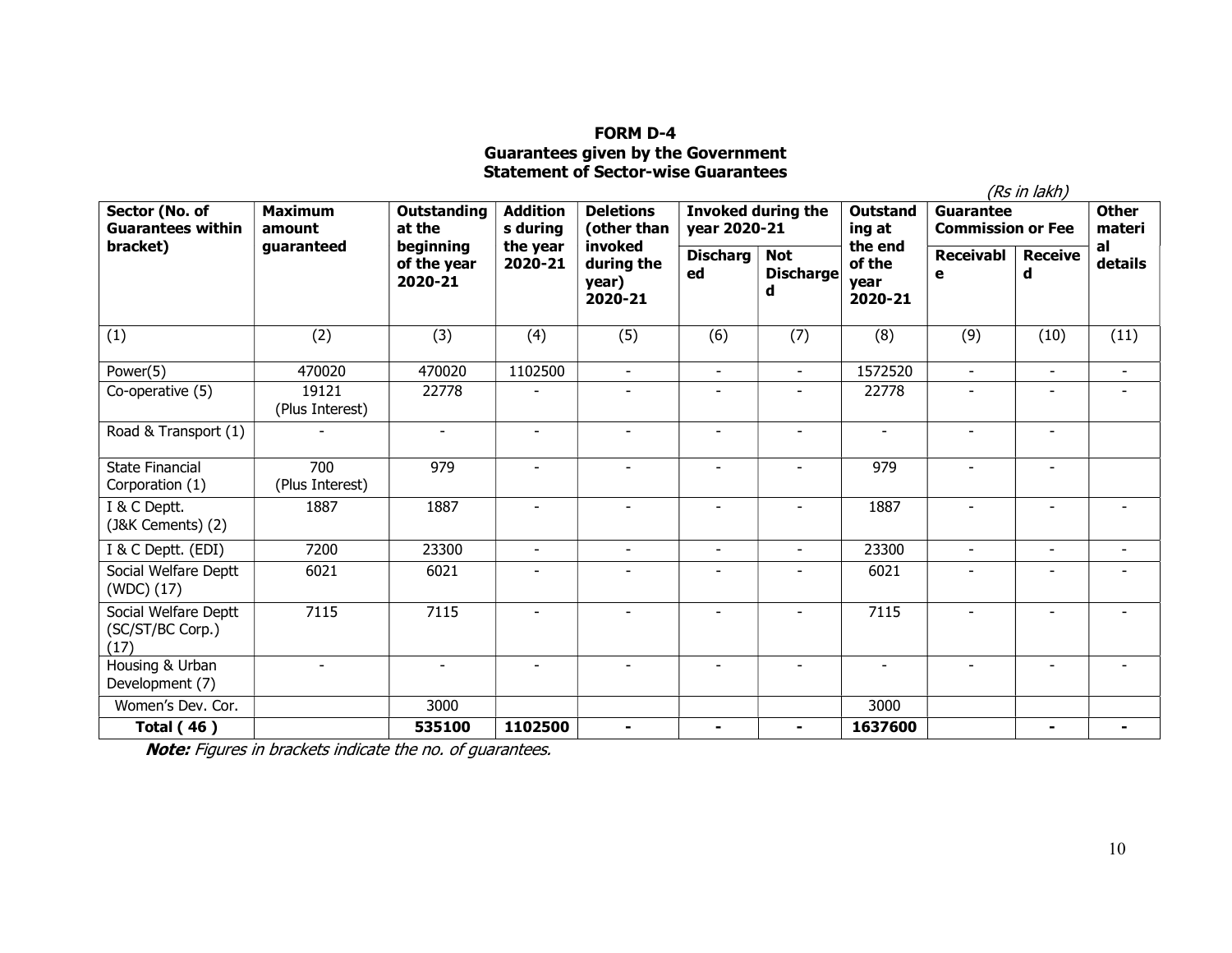## Form D-5 (See Rule 7) Outstanding Risk – weighted Guarantees

|                            |                                   |                                                                       |                     | (Rs in crore)                                                                              |                 |  |
|----------------------------|-----------------------------------|-----------------------------------------------------------------------|---------------------|--------------------------------------------------------------------------------------------|-----------------|--|
| <b>Default Probability</b> | <b>Risk weights</b><br>(per cent) | Amount outstanding as in<br>the previous year and the<br>current year |                     | <b>Risk Weighted outstanding guarantee</b><br>in the previous year and the current<br>year |                 |  |
|                            |                                   | Previous Year                                                         | <b>Current Year</b> | Previous Year                                                                              | Current<br>Year |  |
| Direct Liabilities         |                                   |                                                                       |                     |                                                                                            |                 |  |
| High risk                  |                                   |                                                                       |                     |                                                                                            |                 |  |
| Medium risk                |                                   |                                                                       |                     |                                                                                            |                 |  |
| Low risk                   |                                   |                                                                       |                     | The Average of risk weights (per cent) on all the guarantees                               |                 |  |
| Very Low Risk              |                                   |                                                                       |                     |                                                                                            |                 |  |
| <b>Total Outstanding</b>   |                                   |                                                                       |                     | $\overline{\phantom{0}}$                                                                   |                 |  |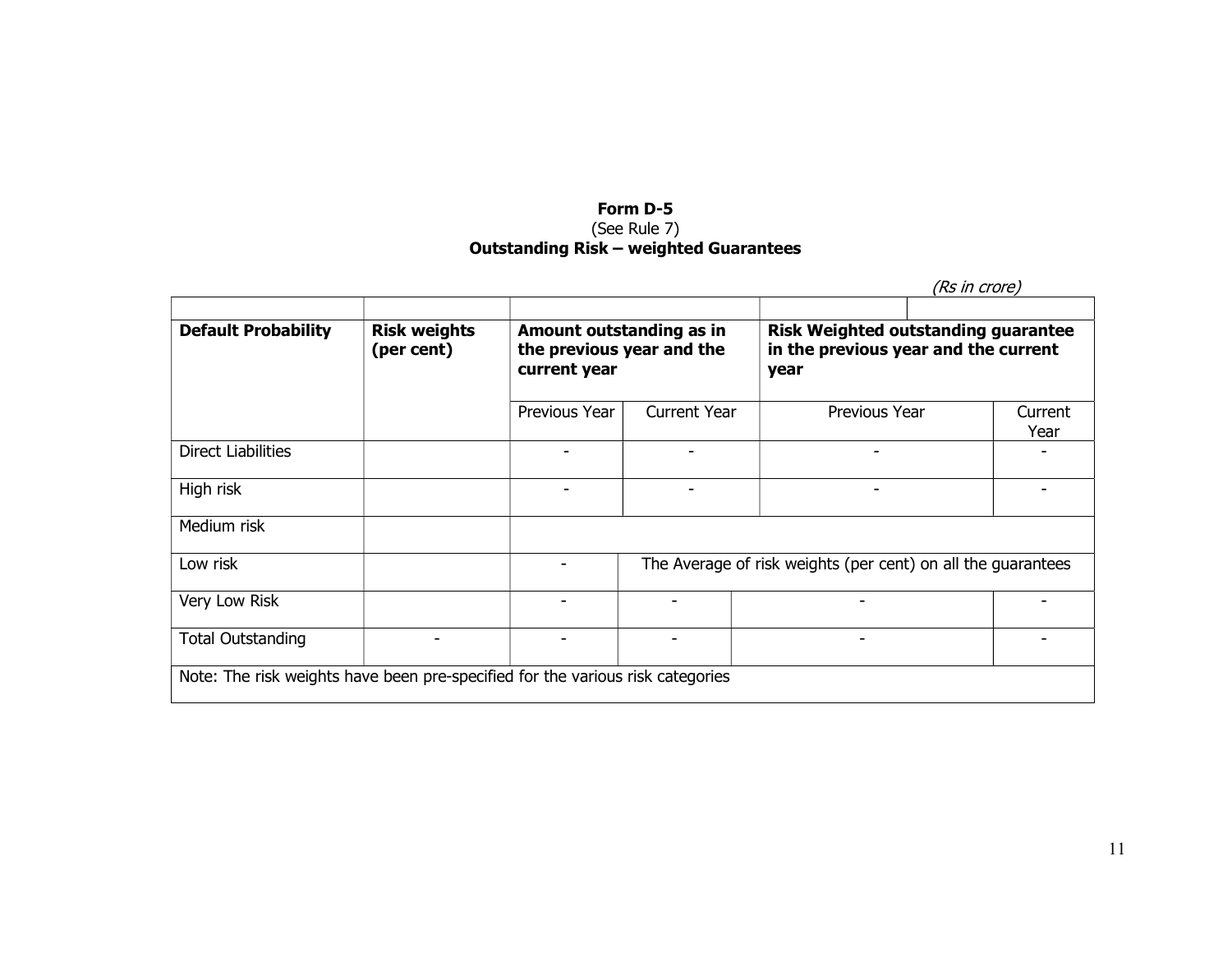## FORM D-6

# Guarantee Redemption Fund

(Rs in crore)

| <b>Outstanding</b><br>invoked<br>guarantee at the<br>end of previous<br>year | <b>Outstanding</b><br>amount in GRF at<br>the end of<br>previous year<br>$(2019-20)$ | <b>Amount</b><br><b>Guarantees</b><br>Likely to be<br>invoked during<br>the current year<br>$(2020-21)$ | <b>Addition to GRF</b><br>during the current<br>year (2020-21) | <b>Withdrawal from</b><br>the GRF during the<br>current year<br>$(2020-21)$ | <b>Outstanding</b><br><b>Amount in GRF</b><br>at the end of<br>current year<br>$(2020-21)$ |
|------------------------------------------------------------------------------|--------------------------------------------------------------------------------------|---------------------------------------------------------------------------------------------------------|----------------------------------------------------------------|-----------------------------------------------------------------------------|--------------------------------------------------------------------------------------------|
|                                                                              |                                                                                      | 3                                                                                                       | 4                                                              | 5                                                                           | 6                                                                                          |
| Nil                                                                          | 11.20                                                                                | Nil                                                                                                     | 1.00                                                           | 0.00                                                                        | 12.20                                                                                      |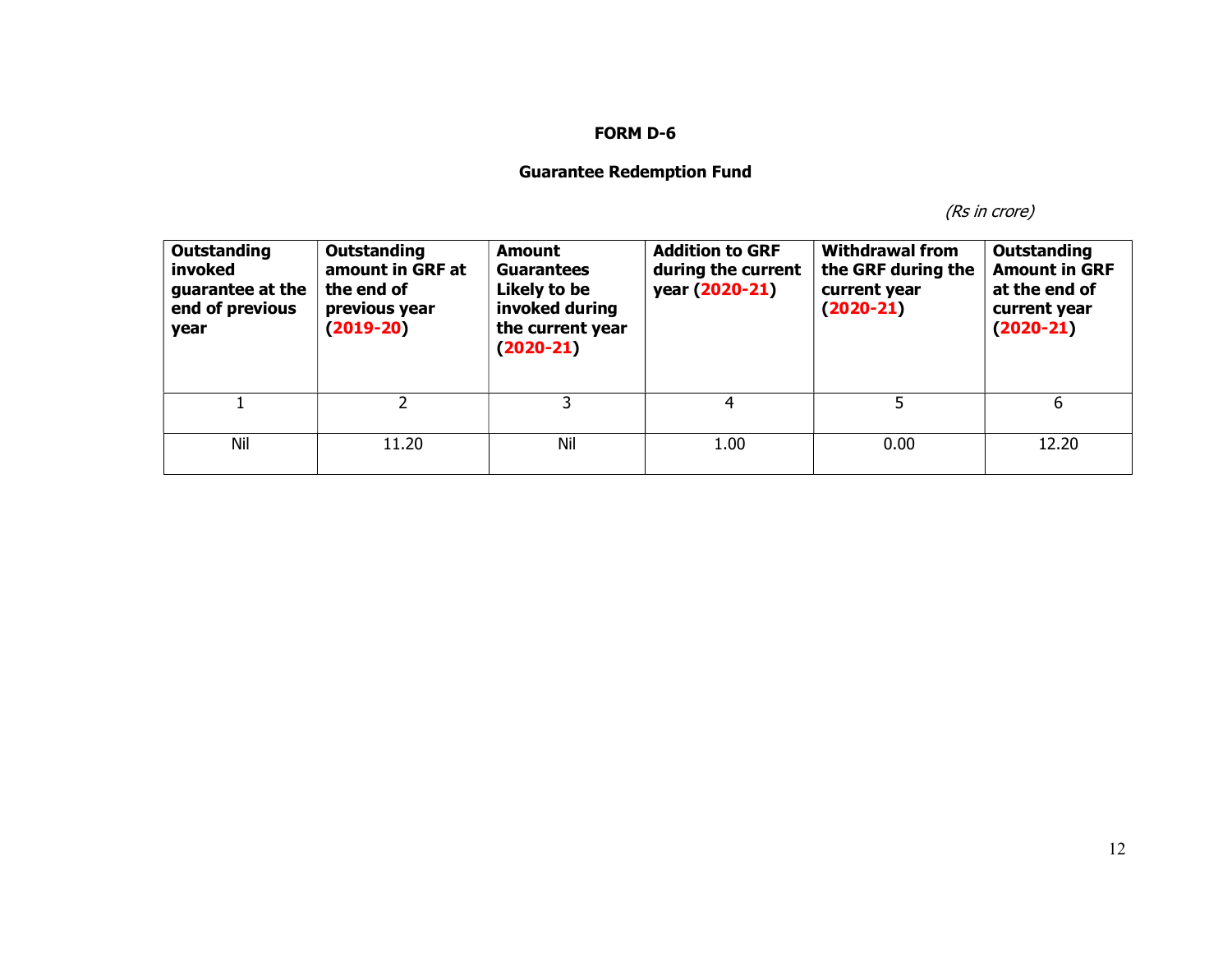| FORM D-7                                                              |                                                             |                                                                                         |                                                |                                                                                                      |  |  |  |  |  |
|-----------------------------------------------------------------------|-------------------------------------------------------------|-----------------------------------------------------------------------------------------|------------------------------------------------|------------------------------------------------------------------------------------------------------|--|--|--|--|--|
| (See Rule 7)                                                          |                                                             |                                                                                         |                                                |                                                                                                      |  |  |  |  |  |
| <b>STATEMENT OF ASSETS</b>                                            |                                                             |                                                                                         |                                                |                                                                                                      |  |  |  |  |  |
|                                                                       | <b>Assets</b><br>at<br>the<br>beginning<br>of the reporting | Assets acquired during the reporting year i.e.<br>2019-20                               |                                                | <b>Cumulative total</b><br>of assets at the<br>the<br>of<br>end<br>reporting<br>year<br>i.e. 2019-20 |  |  |  |  |  |
|                                                                       | year i.e. 2019-20                                           | <b>On Account of adjustment</b><br>after reconciliation by the<br>concerned Adm. Deptt* | <b>Assets</b><br>acquired<br>during<br>2019-20 |                                                                                                      |  |  |  |  |  |
|                                                                       | <b>Book Value</b>                                           | <b>Book Value</b>                                                                       | <b>Book Value</b>                              | <b>Book Value</b>                                                                                    |  |  |  |  |  |
|                                                                       | (Rs in crore)                                               | (Rs in crore)                                                                           | (Rs in crore)                                  | (Rs in crore)                                                                                        |  |  |  |  |  |
|                                                                       |                                                             | <b>Provisional to be compared with Finance Account</b>                                  |                                                |                                                                                                      |  |  |  |  |  |
| <b>Financial Assets</b>                                               |                                                             |                                                                                         |                                                |                                                                                                      |  |  |  |  |  |
| <b>Loans and advances</b>                                             | 1725.77                                                     |                                                                                         | 14.66                                          | 1740.43                                                                                              |  |  |  |  |  |
| Loans to Local Bodies                                                 | 14.75                                                       |                                                                                         | $(-)0.10$                                      | 14.65                                                                                                |  |  |  |  |  |
| Loans to companies                                                    | 1125.32                                                     |                                                                                         | 5.56                                           | 1130.88                                                                                              |  |  |  |  |  |
| Loans to others                                                       | 585.70                                                      |                                                                                         | 9.20                                           | 594.90                                                                                               |  |  |  |  |  |
| <b>Equity investment</b>                                              | 689.42                                                      |                                                                                         | 2738.61                                        | 3428.03                                                                                              |  |  |  |  |  |
| <b>Shares</b>                                                         |                                                             |                                                                                         |                                                |                                                                                                      |  |  |  |  |  |
| Bonus shares                                                          |                                                             |                                                                                         |                                                |                                                                                                      |  |  |  |  |  |
| GoI<br>dated<br>in<br><b>Investments</b><br>securities/Treasury Bills |                                                             |                                                                                         |                                                |                                                                                                      |  |  |  |  |  |
| Investment in 14-day intermediate<br><b>Treasury Bills</b>            |                                                             |                                                                                         |                                                |                                                                                                      |  |  |  |  |  |
| Other financial Investments (please                                   |                                                             |                                                                                         |                                                |                                                                                                      |  |  |  |  |  |
| specify)                                                              |                                                             |                                                                                         |                                                |                                                                                                      |  |  |  |  |  |
| <b>Total</b>                                                          | 2415.19                                                     |                                                                                         | 2753.47                                        | 5168.46                                                                                              |  |  |  |  |  |
| <b>Physical Assets:</b>                                               |                                                             |                                                                                         |                                                |                                                                                                      |  |  |  |  |  |
| Land                                                                  | 230692.31                                                   | 6672.579                                                                                | 4199.6                                         | 241564.489                                                                                           |  |  |  |  |  |
| Building - official/ Residential                                      | 60544.4088                                                  | 2948.684                                                                                | 589.4564                                       | 64082.5492                                                                                           |  |  |  |  |  |
| Roads                                                                 | 33595.29                                                    | $-1093.11$                                                                              | 4908.92                                        | 37411.1                                                                                              |  |  |  |  |  |
| <b>Bridges</b>                                                        | 3192.48                                                     | $-386.605$                                                                              | 708.34                                         | 3514.215                                                                                             |  |  |  |  |  |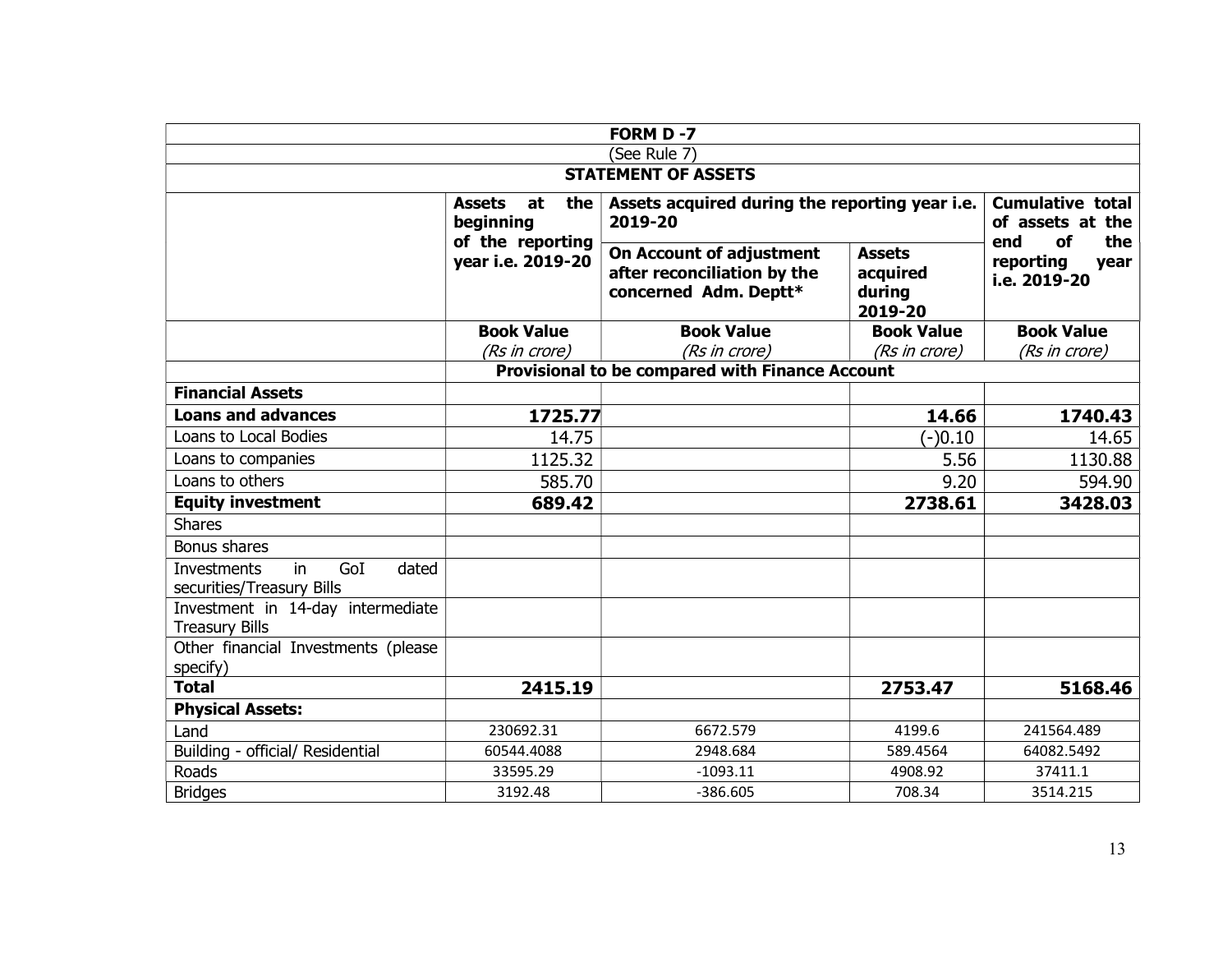| <b>Irrigation Projects</b> | 7114.44     | $-1103.36$  | 146.29     | 6157.37     |
|----------------------------|-------------|-------------|------------|-------------|
| Power Projects             | 2302.978    | $-2180.54$  | 0.66       | 123.098     |
| Other capital projects     | 20540.706   | 2268.7773   | 447.94     | 23257.4233  |
| Machinery and Equipment    |             |             |            |             |
|                            | 8120.9648   | $-211.1$    | 353.9759   | 8263.8407   |
| Office Equipment           | 1163.6556   | $-6.5834$   | 45.6743    | 1202.7465   |
| <b>Vehicles</b>            | 2048.5994   | $-132.4432$ | 60.5326    | 1976.6888   |
| Miscellaneous              | 1056.1626   | $-6.9077$   | 1.312      | 1050.5669   |
| <b>Total</b>               | 370371.9952 | 6769.391    | 11462.7012 | 388604.0874 |

NOTE:-\* Figures subject to further Reconciliation.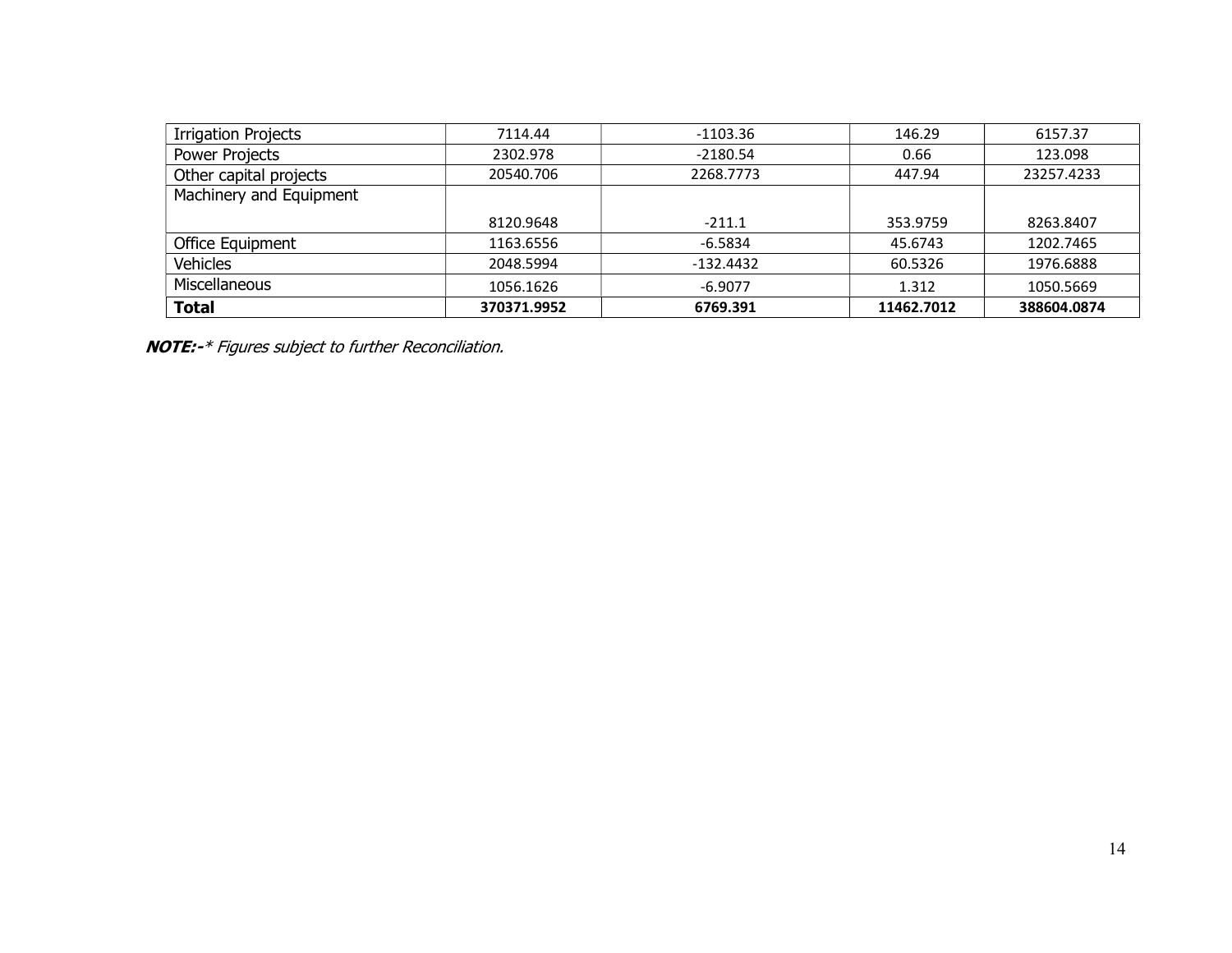## Form  $D - 8$

(See rule 7)

# TAX REVENUES RAISED BUT NOT REALISED

(principal taxes) (as at the end of the reporting year)

|               |                                                                        |                                               | Amount under disputes<br>(Rs in crore)         |                                                    |                     |              | Amount not under disputes<br>(Rs in crore)    |                                                |                                                 |                  |              |                       |
|---------------|------------------------------------------------------------------------|-----------------------------------------------|------------------------------------------------|----------------------------------------------------|---------------------|--------------|-----------------------------------------------|------------------------------------------------|-------------------------------------------------|------------------|--------------|-----------------------|
| Major<br>Head | Description                                                            | Over 1<br>year<br>but less<br>than 2<br>years | Over 2<br>years<br>but less<br>than 5<br>years | Over 5<br>years<br>but<br>less<br>than<br>10 years | Over<br>10<br>years | <b>Total</b> | Over<br>1 year<br>but less<br>than 2<br>years | Over<br>2 years<br>but less<br>than 5<br>years | Over<br>5 years<br>but less<br>than 10<br>years | Over 10<br>years | <b>Total</b> | Grand<br><b>Total</b> |
|               | <b>Taxes</b><br>on<br>&<br>income<br>expenditure                       |                                               |                                                |                                                    |                     | $\mathbf{0}$ |                                               |                                                |                                                 |                  | $\mathbf{0}$ | $\mathbf 0$           |
|               | Agricultural<br>income tax                                             |                                               |                                                |                                                    |                     | $\mathbf 0$  |                                               |                                                |                                                 |                  | $\mathbf 0$  | $\mathbf 0$           |
|               | <b>Taxes</b><br>on<br>Professions,<br>Trades, callings<br>& employment |                                               |                                                |                                                    |                     | $\mathbf 0$  |                                               |                                                |                                                 |                  | $\mathbf{0}$ | $\mathbf 0$           |
|               | <b>Taxes</b><br>on<br>&<br>property<br>capital<br><b>Services</b>      |                                               |                                                |                                                    |                     | $\mathbf 0$  |                                               |                                                |                                                 |                  | $\mathbf 0$  | $\mathbf 0$           |
|               | Land Revenue                                                           |                                               |                                                |                                                    |                     | $\mathbf 0$  | 1.27                                          | 1.29                                           | 1.43                                            | 2.25             | 6.24         | 6.24                  |
|               | and<br><b>Stamps</b><br>Registration<br>fees                           | 0.13                                          | 0.21                                           | 0.73                                               | 36.39               | 37.46        | 1.95                                          | 1.44                                           | 1.63                                            | 1.75             | 6.77         | 44.23                 |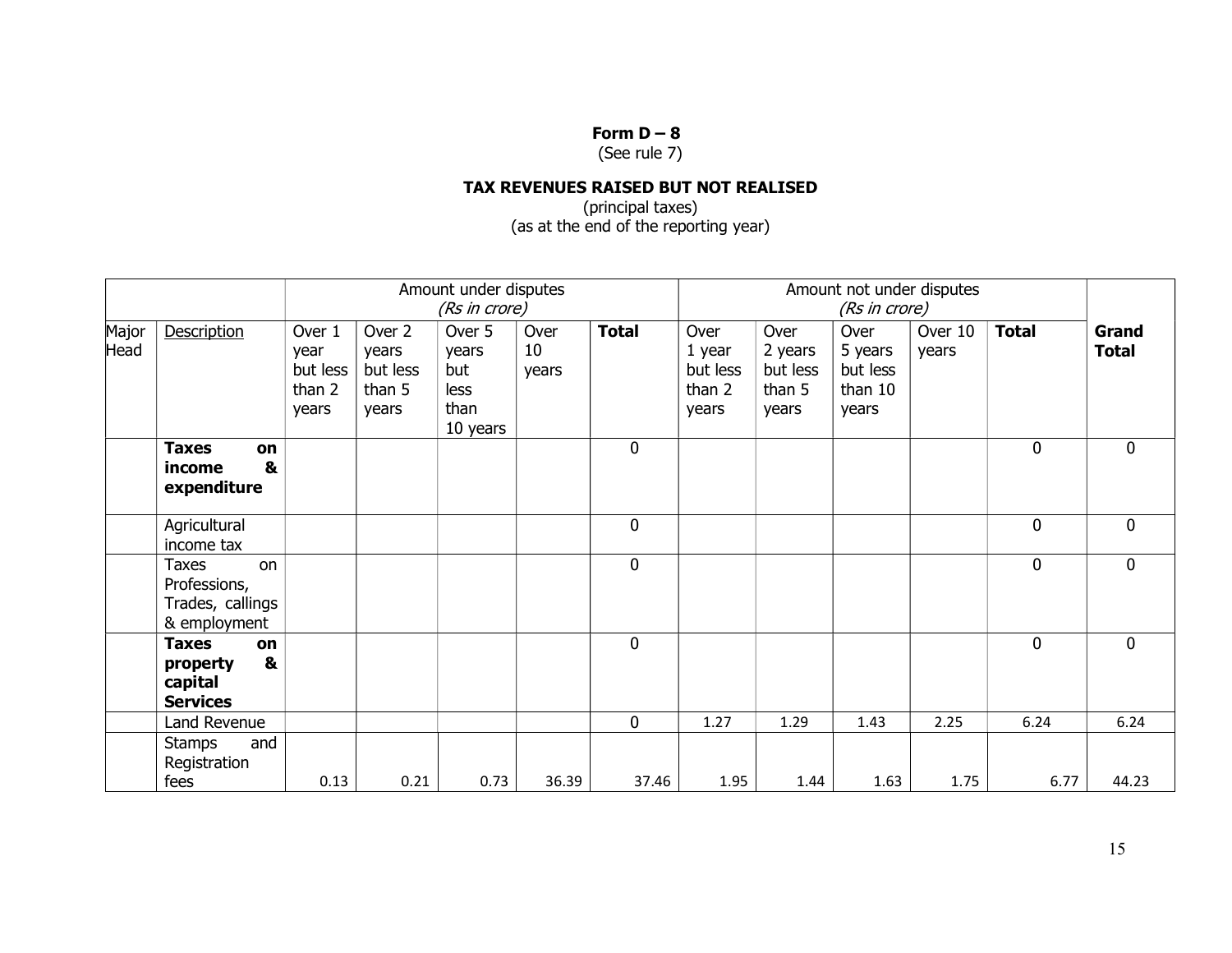| Urban<br>immovable                                     |             |             |             |             | $\overline{0}$ |             |              |             |             | $\mathbf 0$ | $\mathbf 0$ |
|--------------------------------------------------------|-------------|-------------|-------------|-------------|----------------|-------------|--------------|-------------|-------------|-------------|-------------|
| property tax<br>Passenger Tax                          | $\mathbf 0$ | $\mathbf 0$ | $\mathbf 0$ | $\mathbf 0$ | $\mathbf{0}$   |             |              |             | $\mathbf 0$ | $\mathbf 0$ | $\mathbf 0$ |
| <b>Taxes</b><br>on<br><b>Commodities</b><br>& Services |             |             |             |             | $\mathbf 0$    |             |              |             |             | $\mathbf 0$ | $\mathbf 0$ |
| Sales Tax/VAT                                          | 6.28        | 40.54       | 13.44       | 77.7        | 137.96         | 167.28      | 195.26       | 207.7       | 255.39      | 825.63      | 963.59      |
| Sales<br>Central                                       |             |             |             |             |                |             |              |             |             |             |             |
| Tax                                                    | 17.45       | 8.61        | 3.84        | 0.08        | 29.98          | 29.5        | 2.52         | 1.27        | 0.79        | 34.08       | 64.06       |
| Tax<br>Sales<br>on<br>Motor spirit &<br>Lubricants     | 0           | $\Omega$    | 0.01        | 0.08        | 0.09           | $\mathbf 0$ | $\mathbf{0}$ | $\mathsf 0$ | 0.02        | 0.02        | 0.11        |
| Surcharge<br>on<br>Sales Tax                           | 0.12        | 16.07       | 4.79        | 0.78        | 21.76          | 18.33       | 3.04         | 4.15        | 2.9         | 28.42       | 50.18       |
| <b>State Excise</b>                                    | $\mathbf 0$ | 0           | 13.54       | 3.02        | 16.56          | 0.91        | $\mathbf 0$  | $\mathbf 0$ | 1.54        | 2.45        | 19.01       |
| <b>Taxes</b><br>on<br>Vehicles                         |             |             |             |             | $\mathbf 0$    |             |              |             |             | $\mathbf 0$ | $\mathbf 0$ |
| <b>Other Taxes</b>                                     | 0.01        | 0.04        | 0.12        | 0.07        | 0.24           | $\mathbf 0$ | 8.74         | 4.86        | 25.4        | 39          | 39.24       |
| <b>Toll Tax</b>                                        | 0.03        | $\mathsf 0$ | $\mathbf 0$ | 27.88       | 27.91          | $\mathsf 0$ | 0.25         | 0.08        | $\mathsf 0$ | 0.33        | 28.24       |
| Entertainment<br>Tax                                   | 0           | 0           | $\mathbf 0$ | 0           | 0              | $\mathbf 0$ | 0            | $\mathsf 0$ | 0.21        | 0.21        | 0.21        |
| <b>TOTAL</b>                                           | 24.02       | 65.47       | 36.47       | 146         | 271.96         | 219.24      | 212.54       | 221.12      | 290.25      | 943.15      | 1215.11     |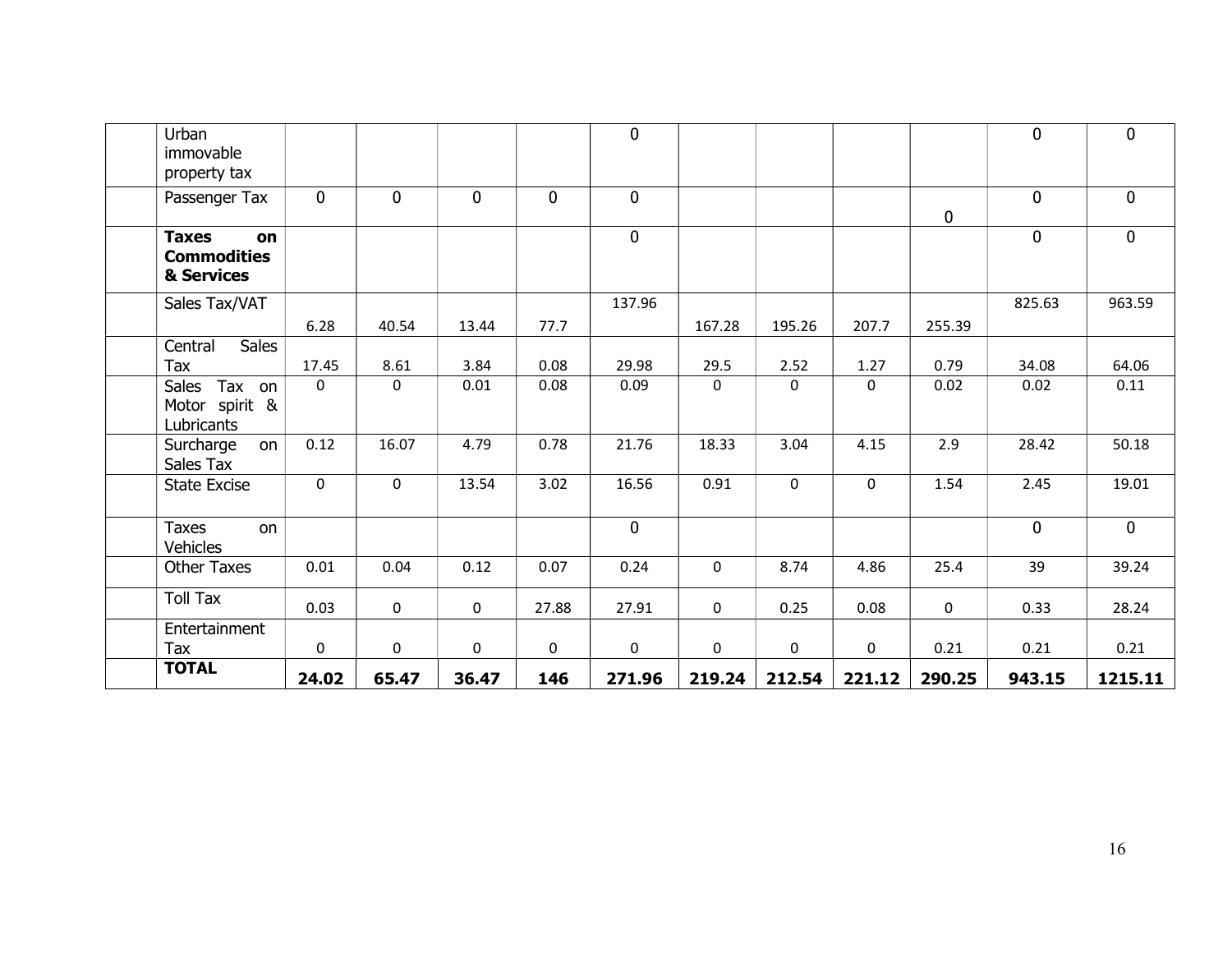# FORM D-9

# (See Rule 7)

## STATEMENT OF MISCELLANEOUS LIABILITIES: OUTSTANDINGS

(Rs in crore)

|                                                                                                  | <b>Outstanding Amount*</b> |
|--------------------------------------------------------------------------------------------------|----------------------------|
| Major Works and Contracts                                                                        | 3142.7118                  |
| Committed Liabilities in respect of land acquisition charges                                     | 2544.7534                  |
| Claims in respect of unpaid bills on works and supplies                                          | 3590.295                   |
| *The outstanding amount pertains to the end March position for the year before the current year. |                            |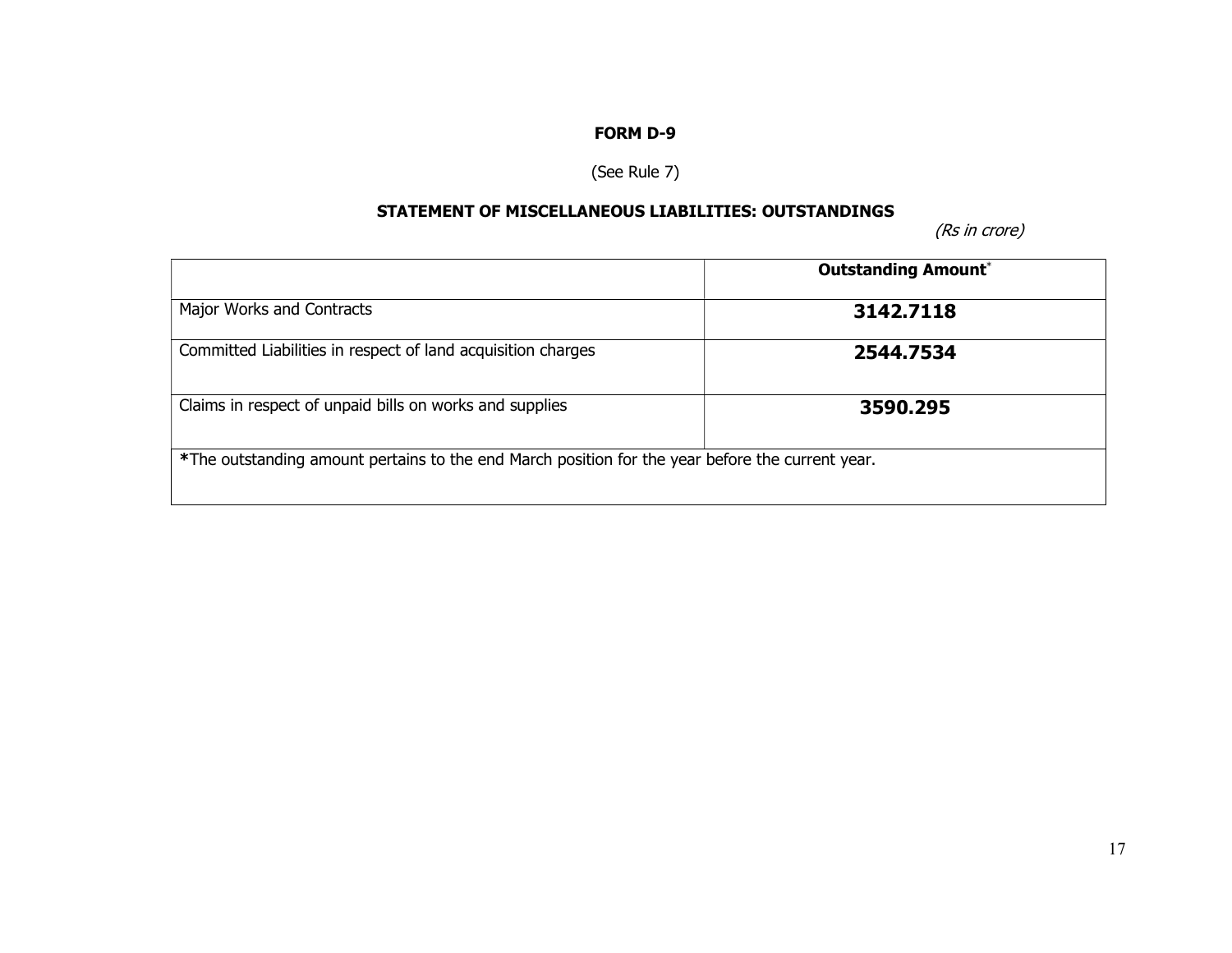#### Form D-10

### FORM D - 10

## (See Rule 7) Statement of number of Employees and Related Salary Expenditure\*

## Part - I

# Employees in Government Departments

| Demand No     | Number of Employees in the<br>current Year (2020-21) |            |        | <b>Salary Expenditure</b><br>(Rs in crore) |                                     |                                |                                  |  |  |
|---------------|------------------------------------------------------|------------|--------|--------------------------------------------|-------------------------------------|--------------------------------|----------------------------------|--|--|
| & Description | <b>NP</b>                                            | SP/<br>CSS | Total  | <b>Actuals Previous</b><br>Year (2019-20)  | <b>BE Current Year</b><br>(2020-21) | RE current Year<br>$(2020-21)$ | <b>BE Next Year</b><br>(2021-22) |  |  |
| All Demands   | 473660                                               | 9720       | 483380 | 23,793                                     | 30,573                              | 28,325                         | 30,131                           |  |  |

Note:- \*Based on the data provided by the Administrative Departments.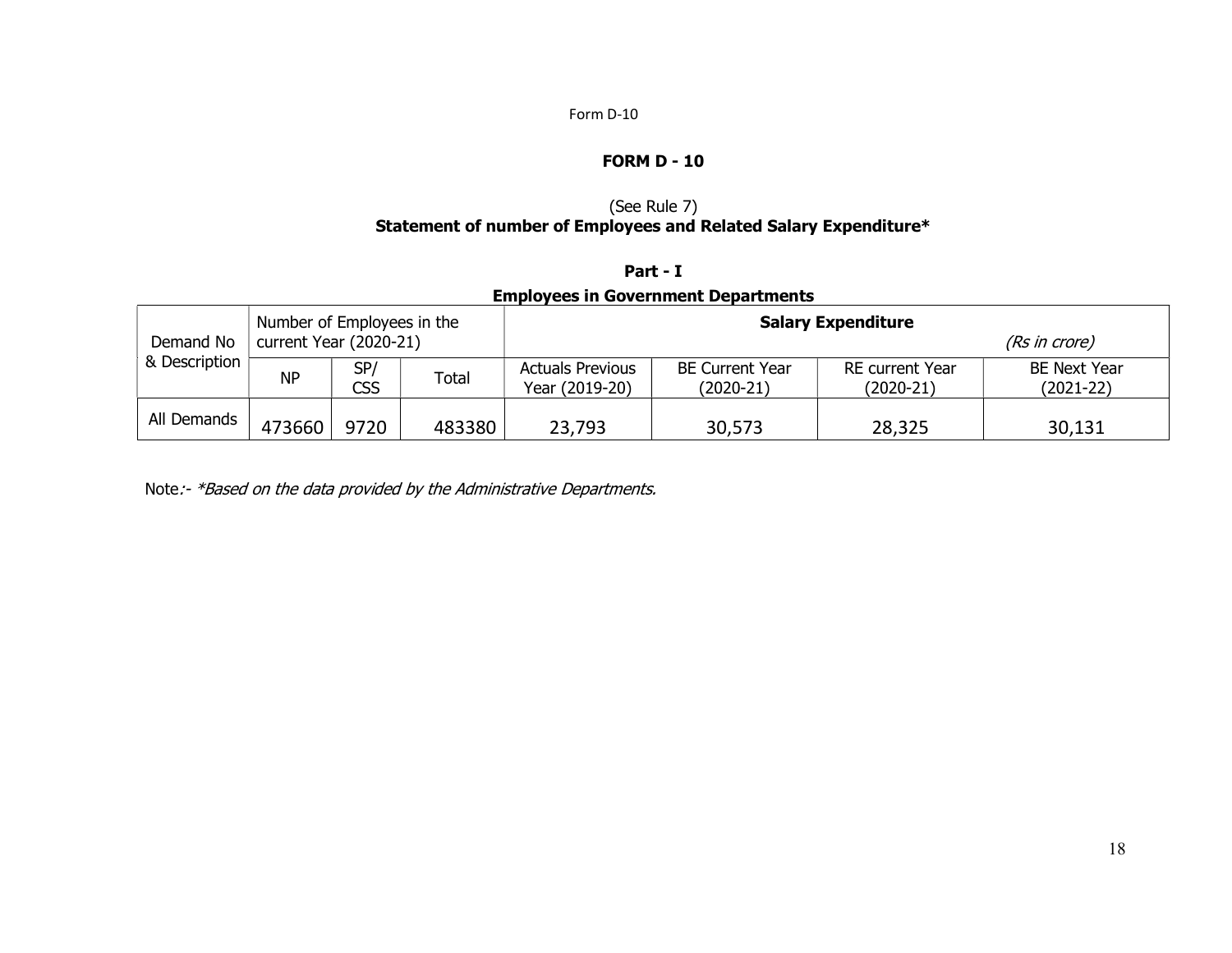# ( See Rule 7 ) Part-II Employees in Public Sector

( ₹ in

|                                        |                               |                  |             | Crores)   |                    |             |
|----------------------------------------|-------------------------------|------------------|-------------|-----------|--------------------|-------------|
| Name of Public Sector Unit             | Name of the                   | No. of           |             |           | Salary Expenditure |             |
|                                        | Controlling                   | employees in     | Actual      | <b>BE</b> | <b>RE</b>          | <b>BE</b>   |
|                                        | Administrative                | the current year | $(2019-20)$ | $(2020 -$ | $(2020-21)$        | $(2021-22)$ |
|                                        | Department.                   | $2020-21)$       |             | 21)       |                    |             |
| <b>JKHPMC</b>                          | Horticulture                  | 59               | 7.11        | 6.68      | 6.66               | 9.81        |
| <b>JKAIDCL</b>                         | <b>Agriculture Production</b> | 65               | 6.2         | 6.72      | 6.72               | 7.38        |
| J&K Women Development Corpor           |                               | 40               | 3.19        | 3.14      | 3.19               | 3.27        |
| J&KSC/ST Backward Class Dev. Corp      | Social Welfare                | 105              | 9.04        | 11.14     | 11.14              | 10.51       |
| Sub-Total (Social Welfare) :-          | 145                           | 12.23            | 14.28       | 14.33     | 13.78              |             |
| <b>J &amp; K KVIB</b>                  |                               | 342              | 24.06       | 39.96     | 36.77              | 37.82       |
| <b>J &amp; K SIDCO</b>                 |                               | 367              | 28.05       | 27.12     | 27.12              | 27.12       |
| <b>J &amp; K SICOP</b>                 |                               | 261              | 29.11       | 33.1      | 32                 | 31          |
| J & K Handloom Dev. Corpor             | Industries & Commerce         | 181              | 10.51       | 12.7      | 11.9               | 11.2        |
| J & K Cements Ltd.                     |                               | 437              | 27.42       | 28.3      | 24.6               | 33.63       |
| J & K Handicrafts (S & E) Corpor       |                               | 165              | 10.33       | 9.28      | 9.29               | 9.12        |
| J & K Industries Ltd.                  |                               | 318              | 22.72       | 23        | 24.9               | 26.9        |
| J & K Minerals Ltd.                    |                               | 742              | 17.33       | 20.28     | 20.89              | 24.02       |
| Sub-Total (Industries & Commerce) :-   |                               | 2813             | 169.53      | 193.74    | 187.47             | 200.81      |
| J&K Police Housing Corporation         | Home                          | 46               | 5.8         | 6.33      | 6.33               | 6.92        |
| JK TDC Corp.                           | Tourism                       | 564              | 35.12       | 35        | 35                 | 36.2        |
| JK State Cable Corp.                   |                               | 119              | 8.82        | 9.3       | 9.3                | 10.23       |
| Sub-Total (Tourism) :-                 | 683                           | 43.94            | 44.3        | 44.3      | 46.43              |             |
| Kashmir Power Distribution Corporation |                               |                  |             |           |                    |             |
| Ltd.                                   | Power Development             | 11511            | 438.34      | 466.16    | 480.33             | 524.69      |
| Jammu Power Distribution Corporation   |                               |                  |             |           |                    |             |
| Ltd.                                   |                               | 7000             | 301.1       | 374.43    | 364.04             | 395.05      |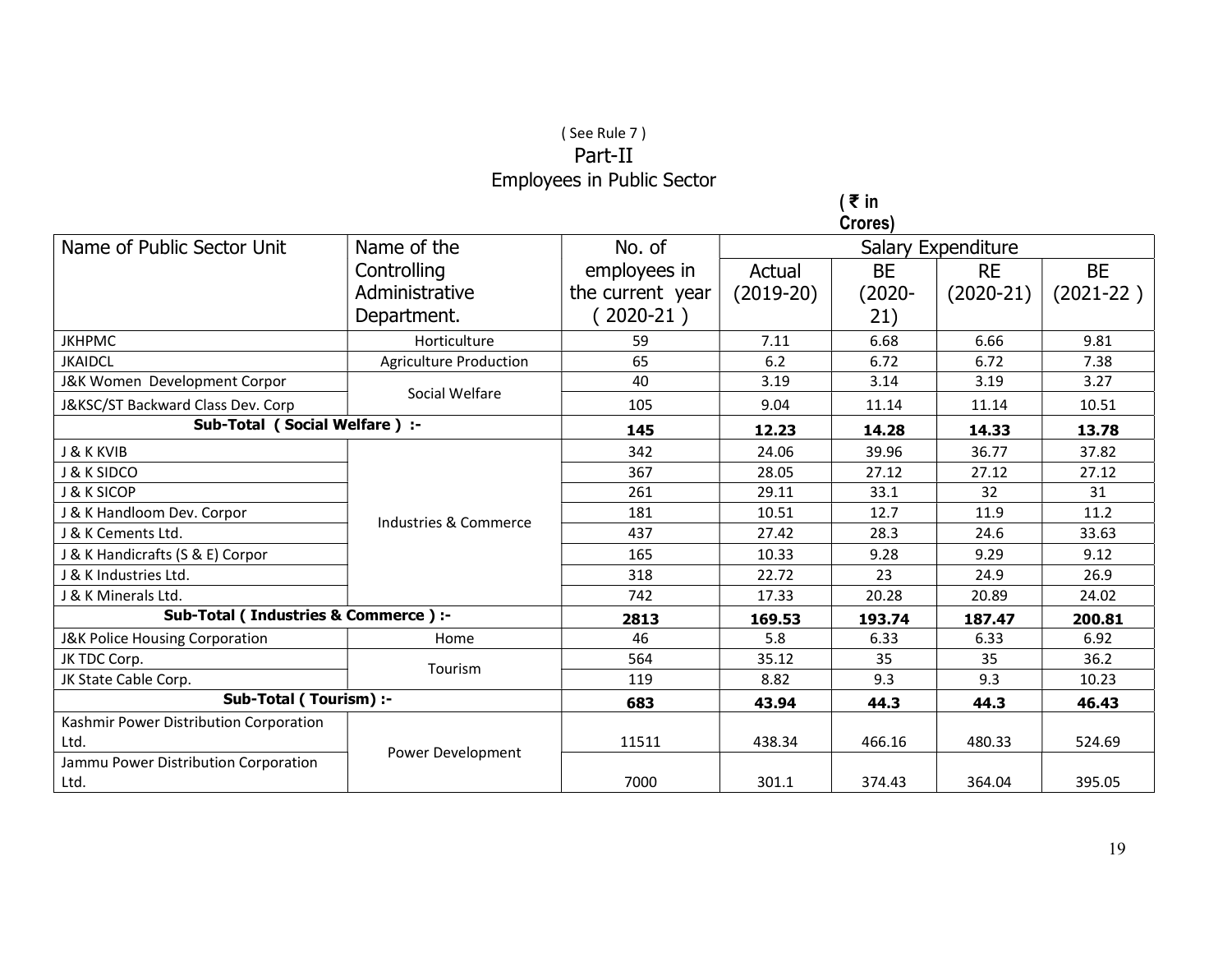| JK Power Transmission Corporation Ltd. |                                       | 2301   | 123.93  | 139.14  | 149.06  | 164.39  |
|----------------------------------------|---------------------------------------|--------|---------|---------|---------|---------|
| JK Power Corporation Ltd.              |                                       | 186    | 15.25   | 10.85   | 9.45    | 11.81   |
|                                        |                                       |        |         |         |         |         |
| JK Power Development Corporation Ltd.  |                                       | 2611   | 173.1   | 271.62  | 144.5   | 249.2   |
| Sub-Total (Power Development) :-       |                                       | 23609  | 1051.72 | 1262.2  | 1147.38 | 1345.14 |
| J&K Forest Development Corporation     | Forest                                | 2309   | 130.11  | 143.65  | 137.48  | 142.78  |
| <b>J&amp;K RTC</b>                     | Transport                             | 2017   | 73.16   | 112.98  | 133.44  | 108.12  |
| J&K State Financial Corp.              | Finance                               | 150    | 7.56    | 8.41    | 9.43    | 11.5    |
| <b>J&amp;K Housing Board</b>           | Housing & Urban                       | 212    | 12.96   | 16.59   | 17.95   | 18.3    |
| <b>Srinagar Development Authority</b>  | Development                           | 363    | 26.1    | 29.22   | 26.91   | 28.71   |
| Jammu Development Authority            |                                       | 223    | 1584.52 | 19.88   | 18.99   | 19.04   |
| Sub-Total (Housing & Urban) :-         |                                       | 798    | 1623.58 | 65.69   | 63.85   | 66.05   |
| J & K Medical Supplies Corporation     | <b>Health &amp; Medical Education</b> | 24     | 2.37    | 2.85    | 2.6     | 2.67    |
| J&K Project Const. Corp. Ltd.          | Public Works (R&B) Deptt.             | 907    | 71.79   | 63.88   | 65.72   | 72.2    |
| <b>Grand Total</b>                     | 33625                                 | 3205.1 | 1931.71 | 1825.71 | 2033.59 |         |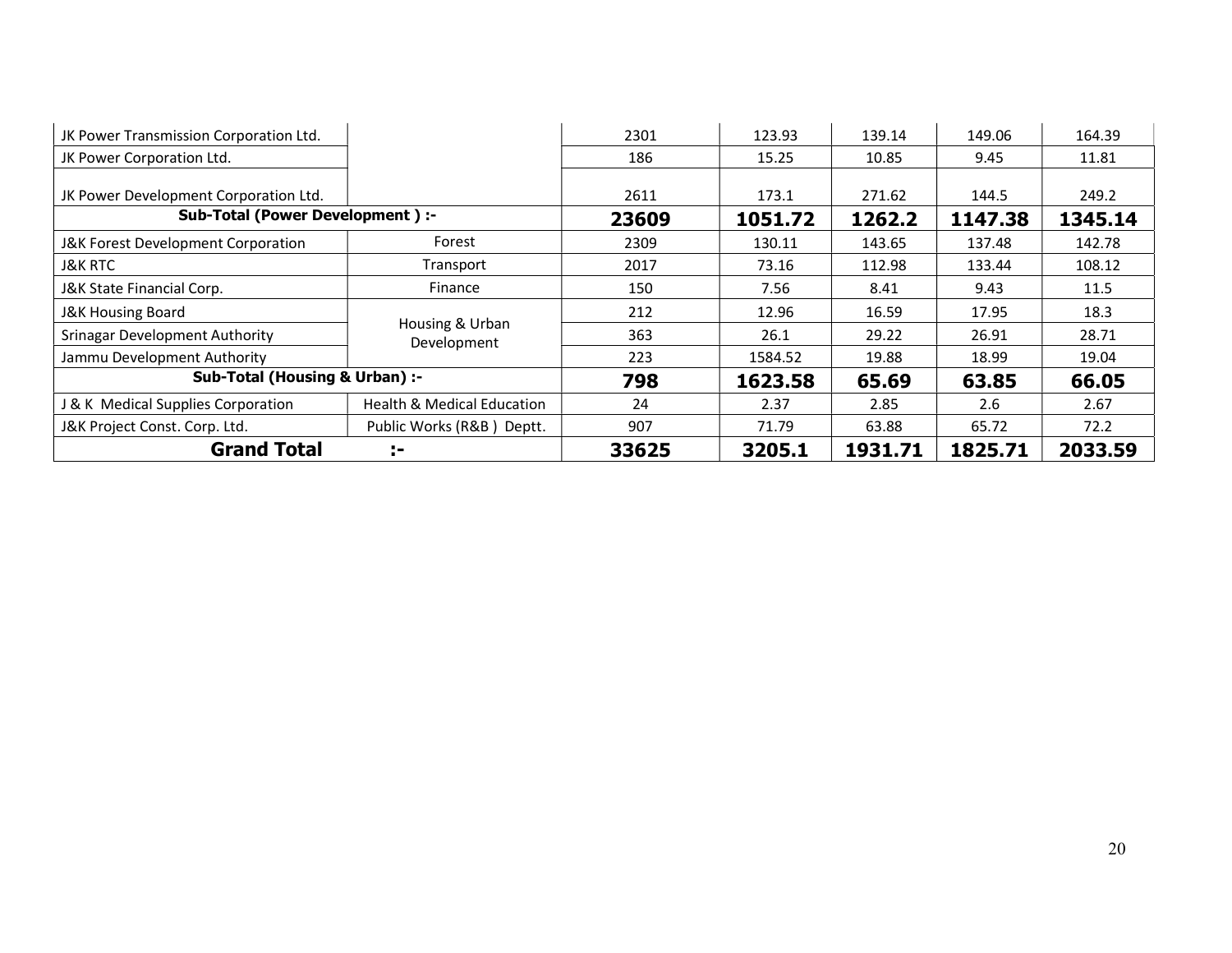# Form D-10 ( See Rule 7 ) Part-III

# A. Details of Aided Institutions Other than Local Bodies

|                       |                                          |                  |                         |                  | ₹in Crores)      |                  |
|-----------------------|------------------------------------------|------------------|-------------------------|------------------|------------------|------------------|
| Name of               | Name of Adm. Department                  | No. of           | <b>Actuals Previous</b> | <b>Budget</b>    | Revised          | <b>Budget</b>    |
| Aided                 |                                          | <b>Employees</b> | Year (2019-20)          | <b>Estimates</b> | <b>Estimates</b> | <b>Estimates</b> |
| Institution           |                                          |                  |                         | $(2020-21)$      | $(2020-21)$      | 2021-22)         |
| <b>IMPA</b>           | <b>General Administration Department</b> | 222              | 14.02                   | 12.83            | 17.38            | 16.06            |
| Cooperative           |                                          |                  |                         |                  |                  |                  |
| Societies             |                                          |                  |                         |                  |                  |                  |
| (No.808)              | Cooperative Deptt                        | 1000             | 3                       | $\overline{7}$   | $\overline{7}$   | 4.5              |
| <b>EDI</b>            | Industries & Commerce                    | 165              | 12.3                    | 16.84            | 14.72            | 15.89            |
| <b>MMWI</b>           | Social Welfare Deptt                     | 27               | 2.2                     | 1.27             | 1.4              | 1.33             |
| <b>RUSA</b>           |                                          | 43               | 1.64                    | 3.31             | 1.85             | 3.52             |
| KU                    |                                          | 2499             | 126                     | 250              | 307.8            | 278.11           |
| JU                    |                                          | 1422             | 185                     | 203.5            | 203.5            | 223.85           |
| <b>IUST</b>           |                                          | 785              | 25                      | 27               | 34.8             | 32.4             |
| <b>BGSBU</b>          |                                          | 961              | 17.05                   | 35.81            | 21.57            | 23.52            |
| SMVDU                 |                                          | 411              | 5                       | $\overline{7}$   | 7.7              | 8.4              |
| <b>CU<sub>s</sub></b> |                                          | 131              | 7.65                    | 42.07            | 10.47            | 12.29            |
| SAK                   | <b>Higher Education Deptt</b>            | 10               | 0.41                    | $\overline{2}$   | 0.9              | 4.59             |
| SAJ                   |                                          | 10               | 0.69                    | 1.51             | 0.87             | 1.52             |
| <b>OPACs</b>          |                                          | 80               | 0.68                    | 0.8              | 1.17             | 1.2              |
| <b>ICSC</b>           |                                          | 176              | 28.88                   | 26.45            | 26.86            | 29.55            |
| <b>GMCNMJ</b>         |                                          | 122              | 16.8                    | 10               | 10.92            | 13.34            |
| <b>VBWC</b>           |                                          | 82               | 17.71                   | 8.97             | 5.27             | 10.77            |
| <b>GMCMJ</b>          |                                          | 4                | 6.03                    | 1.65             | 1.55             | 1.16             |
| <b>JKIMS</b>          |                                          | 25               | 0                       | 0                | 1.22             | 2.75             |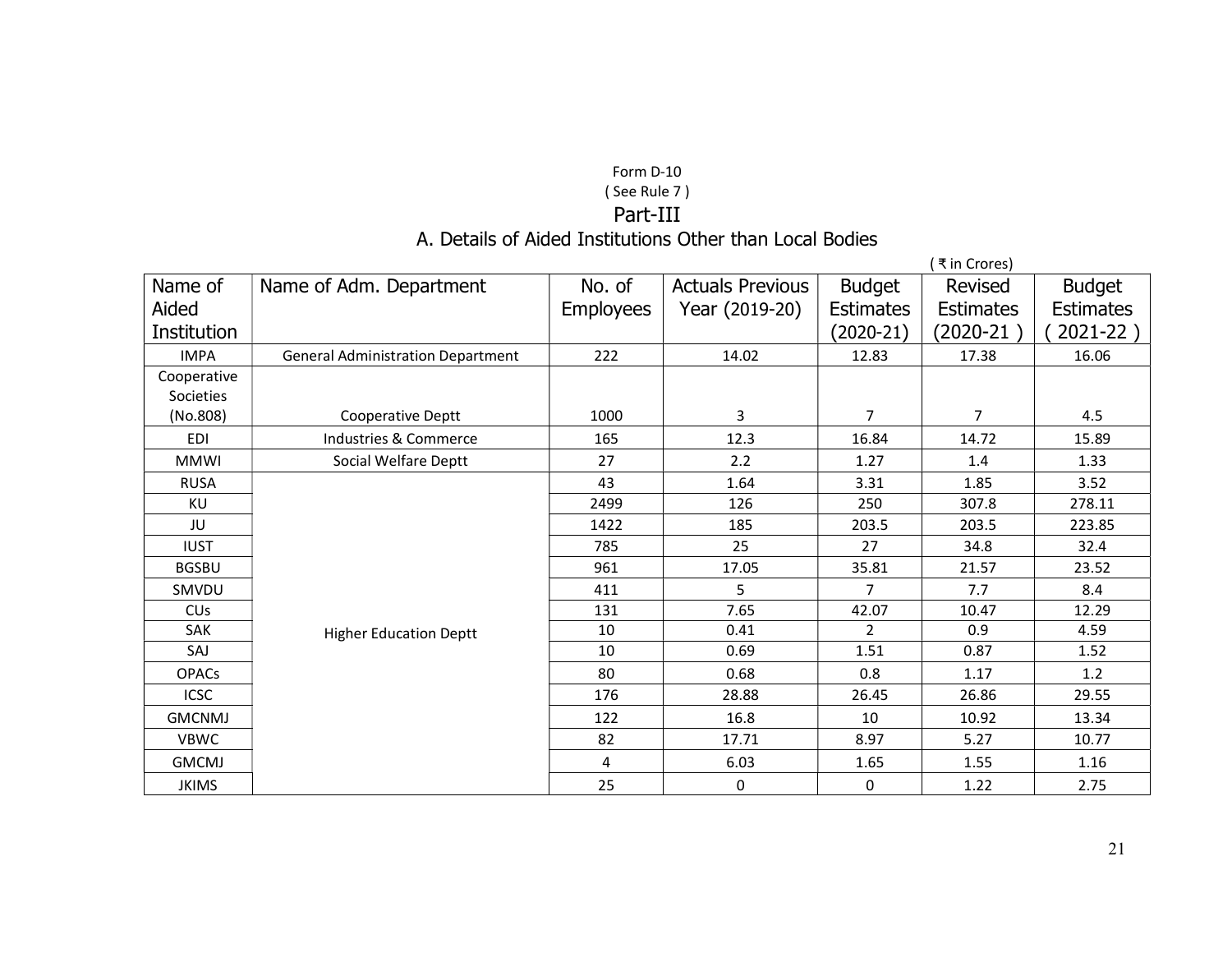|                         | Total<br>$\mathcal{L}$        | 6761  | 438.54 | 620.07  | 636.45  | 646.97  |
|-------------------------|-------------------------------|-------|--------|---------|---------|---------|
| <b>TDAs (25</b><br>No.) | Tourism                       | 641   | 70.55  | 116.67  | 86.6    | 100.86  |
| ERA/JTFRP               | PD & MD                       | 46    | 2.28   | 3.33    | 5.73    | 7.52    |
| AAC & L                 | Culture                       | 159   | 21.78  | 29.91   | 29.91   | 29.91   |
| JaKeGA                  | <b>IT Department</b>          | 13    | 0.94   | 2.44    | 2.44    | 2.44    |
| Sports                  |                               |       |        |         |         |         |
| Council                 | Youth Services & Sports       | 540   | 22.09  | 51      | 54      | 65      |
| <b>J&amp;K BOTE</b>     | Skill Development             | 21    | 0.5    | 0.75    | 0.75    | 0.82    |
| <b>SKUAST</b>           | <b>Agriculture Production</b> | 2668  | 384.39 | 411.23  | 397.77  | 432.39  |
|                         | Total<br>÷.                   | 12263 | 972.59 | 1273.34 | 1254.15 | 1323.69 |